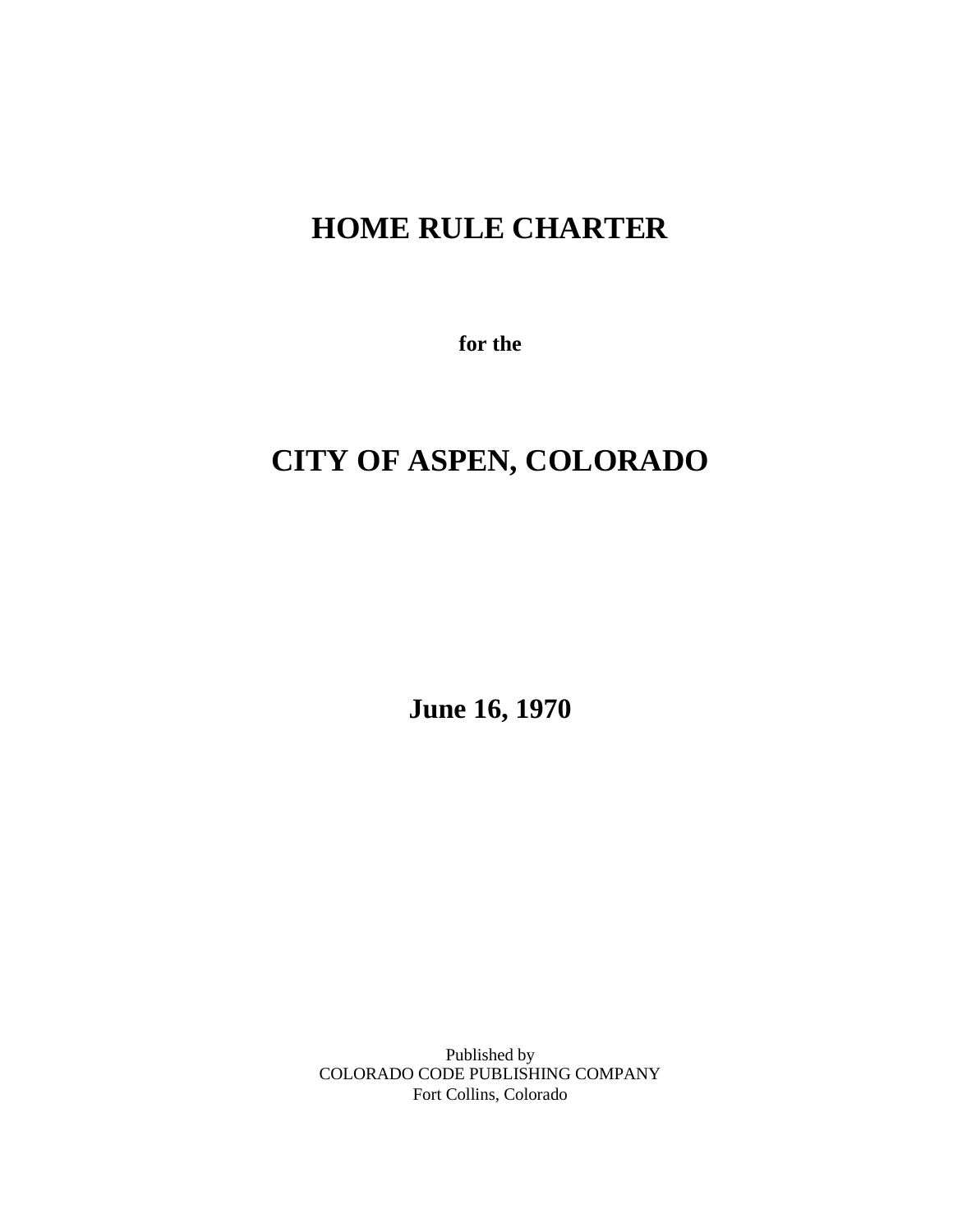## Contents

| Section 1.1.  |  |
|---------------|--|
| Section 1.2.  |  |
| Section 1.3.  |  |
| Section 1.4.  |  |
|               |  |
|               |  |
| Section 2.1.  |  |
| Section 2.2.  |  |
| Section 2.3.  |  |
| Section 2.4.  |  |
| Section 2.5.  |  |
| Section 2.6.  |  |
|               |  |
|               |  |
|               |  |
| Section 3.1.  |  |
|               |  |
| Section 3.3   |  |
| Section 3.4.  |  |
| Section 3.5.  |  |
| Section 3.6.  |  |
| Section 3.7.  |  |
| Section 3.8.  |  |
| Section 3.9.  |  |
|               |  |
|               |  |
|               |  |
| Section 4.1.  |  |
| Section 4.2.  |  |
| Section 4.3.  |  |
| Section 4.4.  |  |
| Section 4.5.  |  |
| Section 4.6.  |  |
| Section 4.7.  |  |
| Section 4.8.  |  |
| Section 4.9.  |  |
| Section 4.10. |  |
| Section 4.11. |  |
| Section 4.12. |  |
| Section 4.13. |  |
| Section 4.14. |  |
| Section 4.15. |  |
|               |  |
|               |  |
| Sec. 5.1.     |  |
| Section 5.2.  |  |
| Section 5.3.  |  |
| Section 5.4.  |  |
|               |  |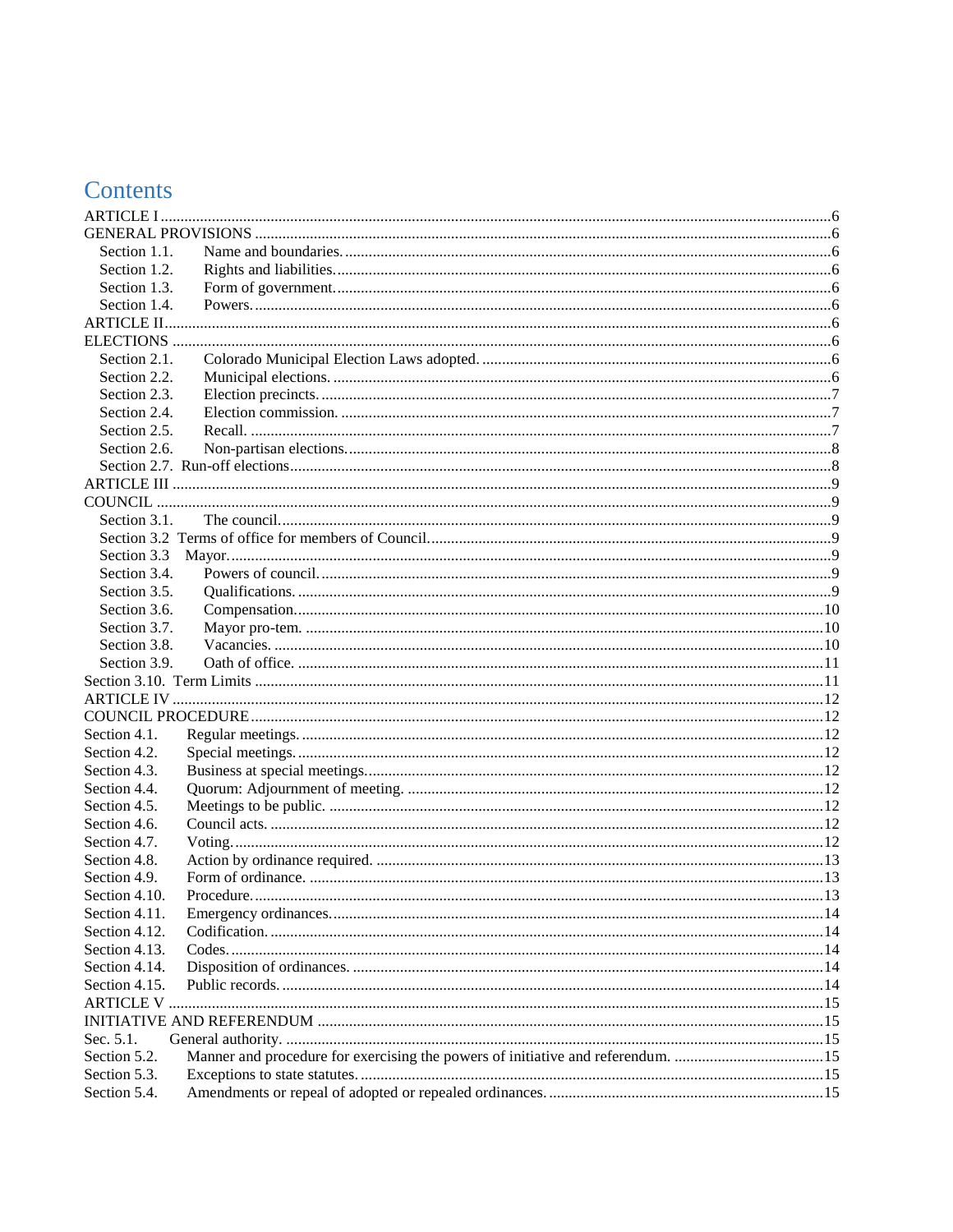| Section 5.5.     |  |
|------------------|--|
| Section 5.6.     |  |
| Section 5.7.     |  |
| Section 5.8.     |  |
|                  |  |
|                  |  |
| Section 6.1.     |  |
| Section 6.2.     |  |
| Section 6.3.     |  |
| Section 6.4.     |  |
| Section 6.5.     |  |
| Section 6.6.     |  |
| Section 6.7.     |  |
| Section 6.8.     |  |
| Section 6.9.     |  |
| Section 6.10.    |  |
| Section 6.11.    |  |
|                  |  |
|                  |  |
|                  |  |
| Section 7.1.     |  |
| Section 7.2.     |  |
|                  |  |
|                  |  |
| Section 8.1.     |  |
| Section 8.2.     |  |
| Section 8.3.     |  |
| Section 8.4.     |  |
|                  |  |
|                  |  |
| Section 9.1.     |  |
| Section 9.2.     |  |
| Section 9.3.     |  |
| Section 9.4.     |  |
| Section 9.5.     |  |
| Section 9.6.     |  |
| Section 9.7.     |  |
| Section 9.8.     |  |
| Section 9.9.     |  |
| Section 9.10.    |  |
| Section 9.11.    |  |
| Section 9.12.    |  |
| Section 9.13.    |  |
| Section 9.14.    |  |
| <b>ARTICLE X</b> |  |
|                  |  |
| Section 10.1.    |  |
| Section 10.2.    |  |
| Section 10.3.    |  |
| Section 10.4.    |  |
| Section 10.5.    |  |
| Section 10.6.    |  |
| Section 10.7.    |  |
| Section 10.8.    |  |
|                  |  |
|                  |  |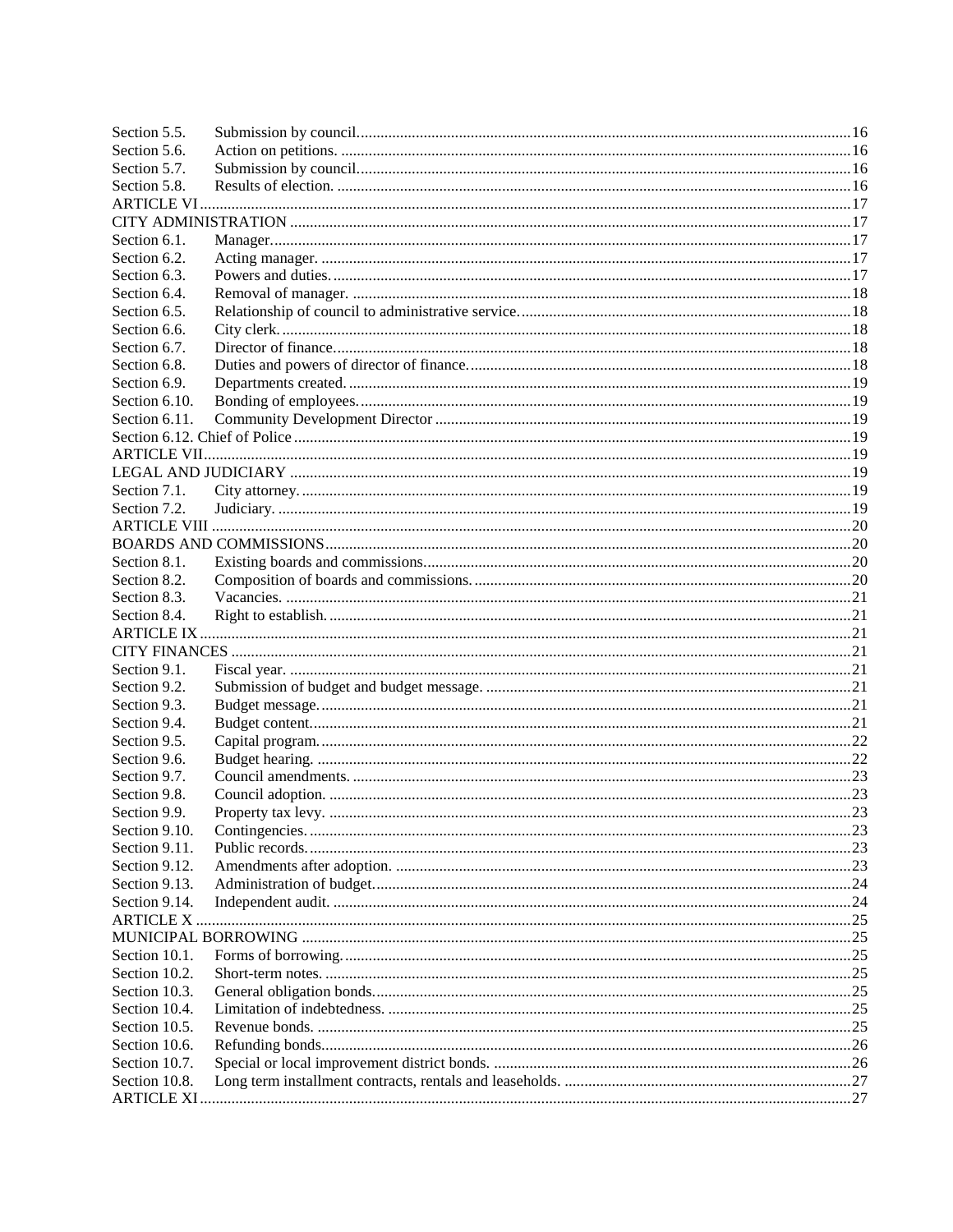| Section 11.1.  |  |
|----------------|--|
| Section 11.2.  |  |
| Section 11.3.  |  |
| Section 11.4.  |  |
| Section 11.5.  |  |
| Section 11.6.  |  |
|                |  |
|                |  |
| Section 12.1.  |  |
|                |  |
|                |  |
| Section 13.1.  |  |
| Section 13.2.  |  |
| Section 13.3.  |  |
| Section 13.4.  |  |
| Section 13.5.  |  |
| Section 13.6.  |  |
| Section 13.7.  |  |
| Section 13.8.  |  |
| Section 13.9.  |  |
| Section 13.10. |  |
| Section 13.11. |  |
| Section 13.12. |  |
| Section 13.13  |  |
|                |  |
|                |  |
|                |  |
| Section 14.1.  |  |
| Section 14.2.  |  |
| Section 14.3.  |  |
| Section 14.4.  |  |
| Section 14.5.  |  |
| Section 14.6.  |  |
|                |  |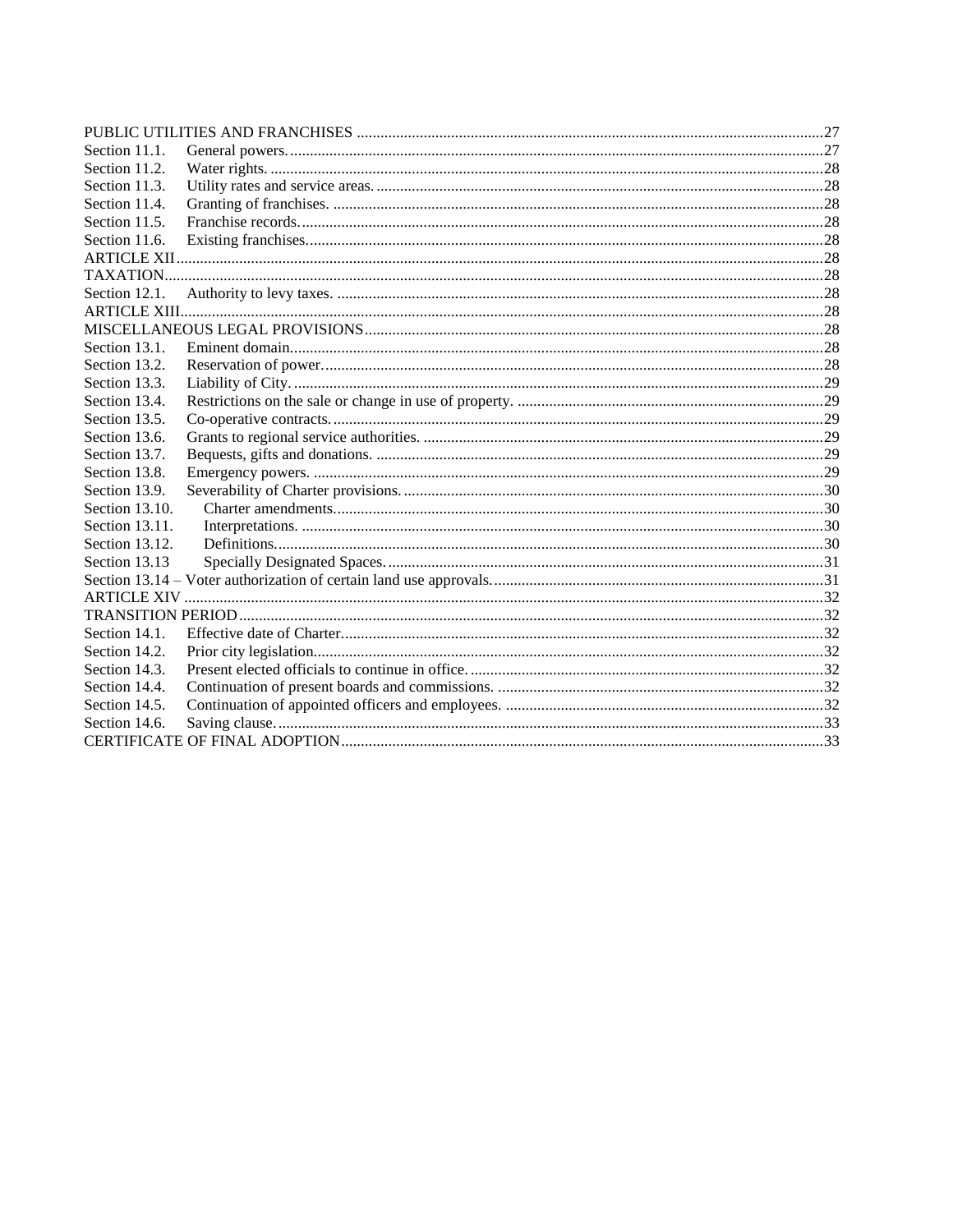#### **PREFATORY SYNOPSIS**

The Charter Convention of the City of Aspen, Colorado, herewith submit[s] to the voters of the City the Home Rule Charter which we have framed in conformity with Article XX of the Colorado Constitution.

Since its organizational meeting of March 26, 1970, the Convention has worked long and hard to achieve a simple and direct form of local government based on sound principles of public administration and tailored to the political needs of the electorate of the City of Aspen.

Under provisions of this Charter, a basic council-manager form of government is established. The council is composed of seven (7) members which include the mayor who is elected at large for a two-year term. The mayor also presides at council meetings and possess[es] full voting powers of a councilman. The other six (6) councilmen are elected at large for four-year over-lapping terms. A majority of the council (three (3) councilmen and the mayor) are elected every two (2) years, thereby ensuring continuity of government with maximum political responsiveness to the voters.

The council is the policy-determining body of the municipal government and vested with full legislative powers. The executive power is vested in the city manager who is appointed by and serves at the pleasure of the council.

The biennial municipal election is set on the first Tuesday after the first Monday in May with the first election under this Charter to be held on May 4, 1971. The Charter provides that all elections are to be nonpartisan. An Election Commission is established to insure that fair elections are conducted in accordance with the Colorado Municipal Election Law.

Additional matters covered in this Charter for the future framework of Aspen municipal government relate to general council procedures, initiative and referendum powers of the people, city administration guidelines, legal and judiciary appointments, municipal boards and commissions, city finances, municipal borrowing procedures, public utilities, taxation powers, miscellaneous legal provisions and transition procedures.

The Charter vests the people of Aspen with every political power permitted to any home rule community under the Constitution of the State of Colorado. We believe this Charter provides a structure for quality government in Aspen which will endure for many years to come.

## **PREAMBLE**

We, the people of the City of Aspen, Colorado, under the authority of the Constitution of the State of Colorado and in order to exercise the rights, privileges and responsibilities of self-government granted to us by the said constitution, do ordain and establish this Home Rule Charter for the City of Aspen, Colorado.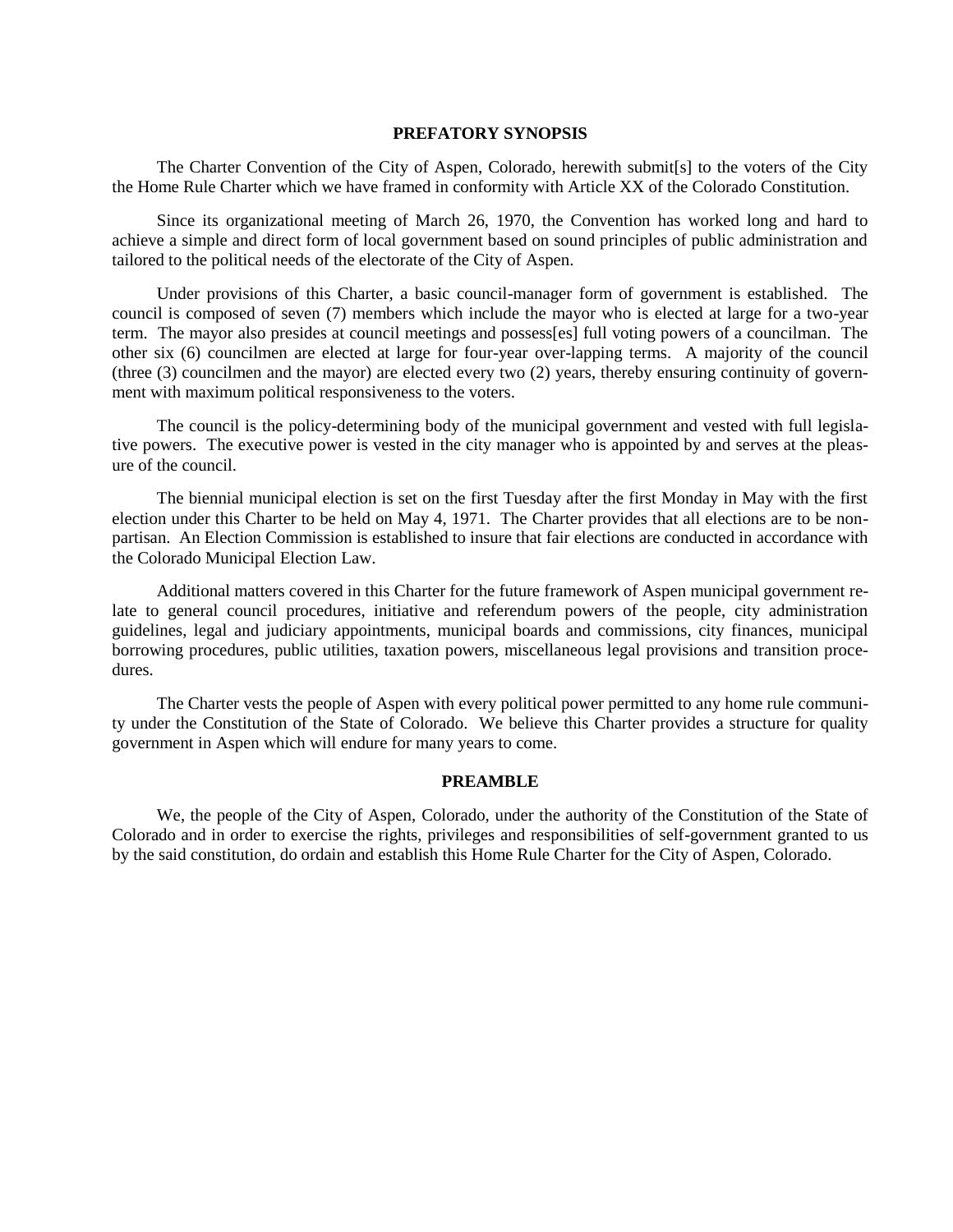## **ARTICLE I GENERAL PROVISIONS**

#### <span id="page-5-2"></span><span id="page-5-1"></span><span id="page-5-0"></span>**Section 1.1. Name and boundaries.**

The municipal corporation heretofore existing as a city in the County of Pitkin, State of Colorado, and known as the City of Aspen, shall remain and continue as a body politic and corporate under this Charter with the same name and boundaries until changed in a manner authorized by law.

## <span id="page-5-3"></span>**Section 1.2. Rights and liabilities.**

By the name of the City of Aspen, the municipal corporation shall have perpetual succession; shall own, possess and hold all property, real and personal heretofore owned, possessed and held by said City of Aspen, and shall assume and manage and dispose of all trusts in any way connected therewith; shall succeed to all the rights and liabilities and shall acquire all benefits, and shall assume and pay all bonds, obligations and indebtedness of said City of Aspen; by the name of the City of Aspen, may sue and defend, plead and be impleaded, in all courts and places, and in all matters and proceedings; may have and use a common seal and alter the same at pleasure.

## <span id="page-5-4"></span>**Section 1.3. Form of government.**

The municipal government provided by this Charter shall be known as the "Council-Manager Government." Pursuant to its provisions and subject only to limitations imposed by the State Constitution and by this Charter, all powers of the City shall be vested in an elective mayor and council, hereafter referred to as "the council," which shall enact local legislation, adopt budgets, determine policies and appoint the city manager, who shall execute the laws and administer the City government. All powers of the City shall be exercised in the manner prescribed by this Charter, or if the manner be not so prescribed then in such manner as may be prescribed by ordinance.

## <span id="page-5-5"></span>**Section 1.4. Powers.**

The City shall have all the powers granted to municipal corporations and to cities by the constitution and general laws of this state together with all the implied powers necessary to carry into execution all the powers granted. The City may acquire property within and without its corporate limits for any City purpose, by purchase, gift, lease or condemnation, and may sell, lease, mortgage, hold, manage, and control such property as its interests may require; and, except as prohibited by the constitution of this state or restricted by this Charter, the City shall and may exercise all municipal powers, functions, rights and privileges of every nature whatsoever. The enumeration of particular powers by this Charter shall not be deemed to be exclusive, and in addition to the powers enumerated therein or implied thereby, or appropriate to the exercise of such powers, it is intended that the City shall have and may exercise all powers which under the State Constitution, it would be competent for this Charter specifically to enumerate.

## **ARTICLE II ELECTIONS**

## <span id="page-5-8"></span><span id="page-5-7"></span><span id="page-5-6"></span>**Section 2.1. Colorado Municipal Election Laws adopted.**

City elections shall be governed by the Colorado Municipal Election Laws as now existing or hereafter amended or modified except as otherwise provided by this Charter, or by ordinance hereafter enacted.

## <span id="page-5-9"></span>**Section 2.2. Municipal elections.**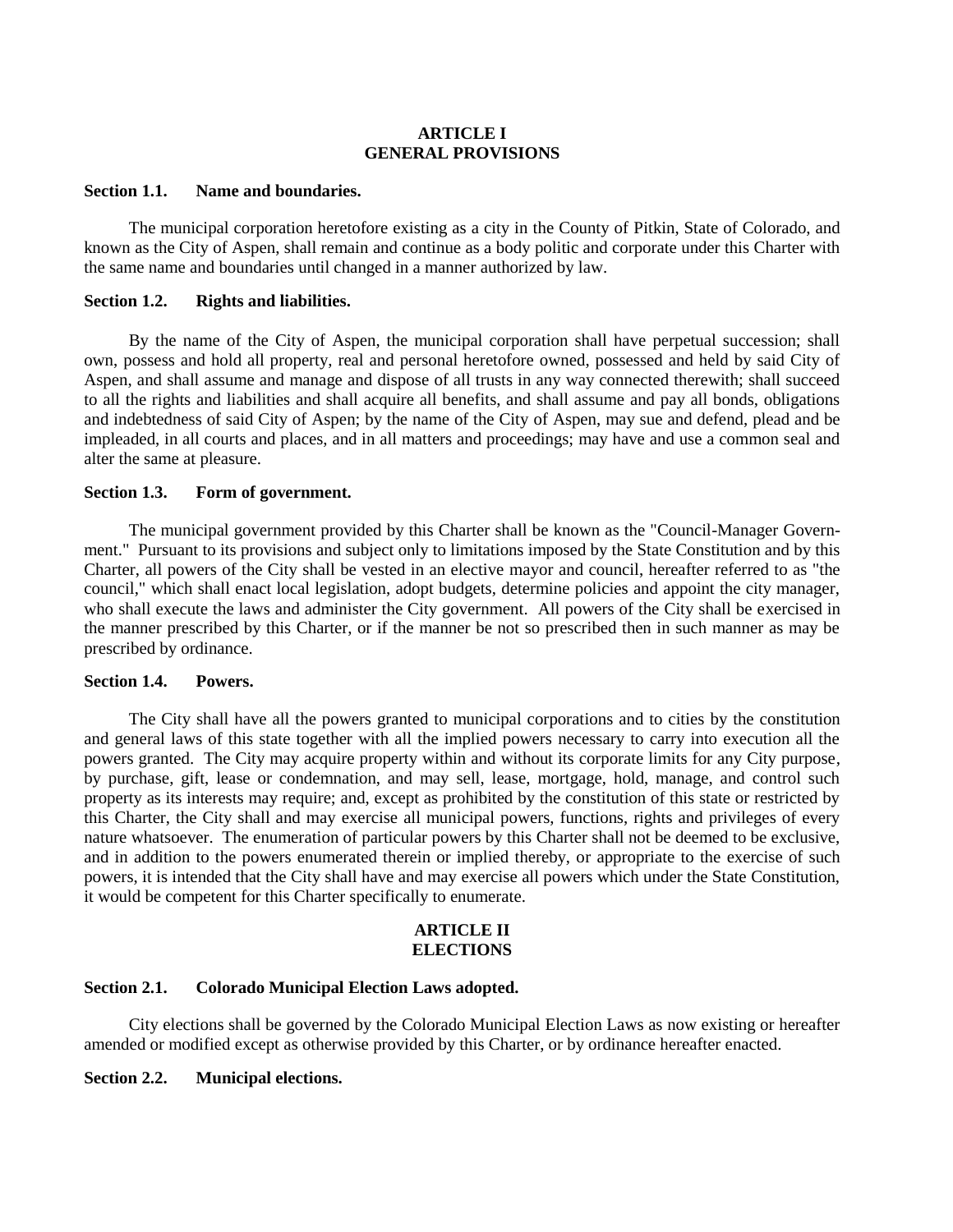A general municipal election shall be held on the first Tuesday of March in 2019, and binennially thereafter. The Mayor elected in March 2019 shall serve a term from the first regular meeting in June 2019 until the first regular meeting in April 2021. Thereafter, the term of the Mayor shall commence at the first regular meeting of April.

Council members elected in March 2019 shall serve a term from the first regular meeting in June 2019 until the first regular meeting in April 2023. Councilmembers elected in March 2021 shall serve a term from the first regular meeting in June 2021 until the first regular meeting in April 2025. Thereafter, the term of all council members shall start at the first regular meeting of April.

Any special municipal election may be called by resolution or ordinance of the council at least sixty (60) days in advance of such election. The resolution or ordinance calling a special municipal election shall set forth the purpose or purposes of such election. One or more vote centers for all municipal elections shall be open from 7:00 a.m. to 7:00 p.m. on election day. [\(Election 11/6/2018\)](https://records.cityofaspen.com/WebLink/0/doc/1437231/Page1.aspx)

## <span id="page-6-0"></span>**Section 2.3. Election precincts.**

The City shall constitute one voting precinct, provided that the council may for the convenience of voters, establish three (3) or more precincts forty-five (45) days or more prior to any election, by ordinance. The precincts so established by ordinance shall remain for subsequent elections until otherwise provided by ordinance. The council shall determine the maximum number of electors for each precinct, and each precinct shall be substantially equal in the number of electors.

#### <span id="page-6-1"></span>**Section 2.4. Election commission.**

An election commission is hereby created, consisting of the city clerk and two (2) qualified and registered electors of the city, who during their term of office shall not be city officers or employees or candidates or nominees for elective city office. These two (2) members shall be appointed by the council in the first July following a regular city election for a term of two (2) years, and shall serve without compensation. The city clerk shall be chairman. The election commission shall have charge of all activities and duties required of it by statute and this Charter relating to the conduct of elections in the city. In any case where election procedure is in doubt, the election commission shall prescribe the procedure to be followed.

The commission shall provide procedures to establish proof of residency qualification where residency is in question. Upon a showing for good cause, the commission may require proof of residency by any person registered to vote or attempting to register to vote in the City of Aspen. Said person shall not be qualified to vote in any municipal election until the commission is satisfied that he has presented sufficient proof of residency as required by law or by ordinance adopted pursuant to this Charter.

The election commission shall provide for ballots and sample ballots or voting machines, for determination of the winner in the event of a tie vote, for canvass of returns, and for issuance of appropriate certificates.

## <span id="page-6-2"></span>**Section 2.5. Recall.**

Any elected officer of the City may be recalled at any time after six (6) months in office by the electors entitled to vote for a successor of such incumbent through the procedure and in the manner provided for in Article XXI of the Constitution and Part 5, Article 4 of Title 31 of Colorado Revised Code, as may be amended from time to time. Any five (5) qualified electors may commence recall proceedings by filing with the clerk an affidavit stating that they will constitute the petitioner's committee and be responsible for circulat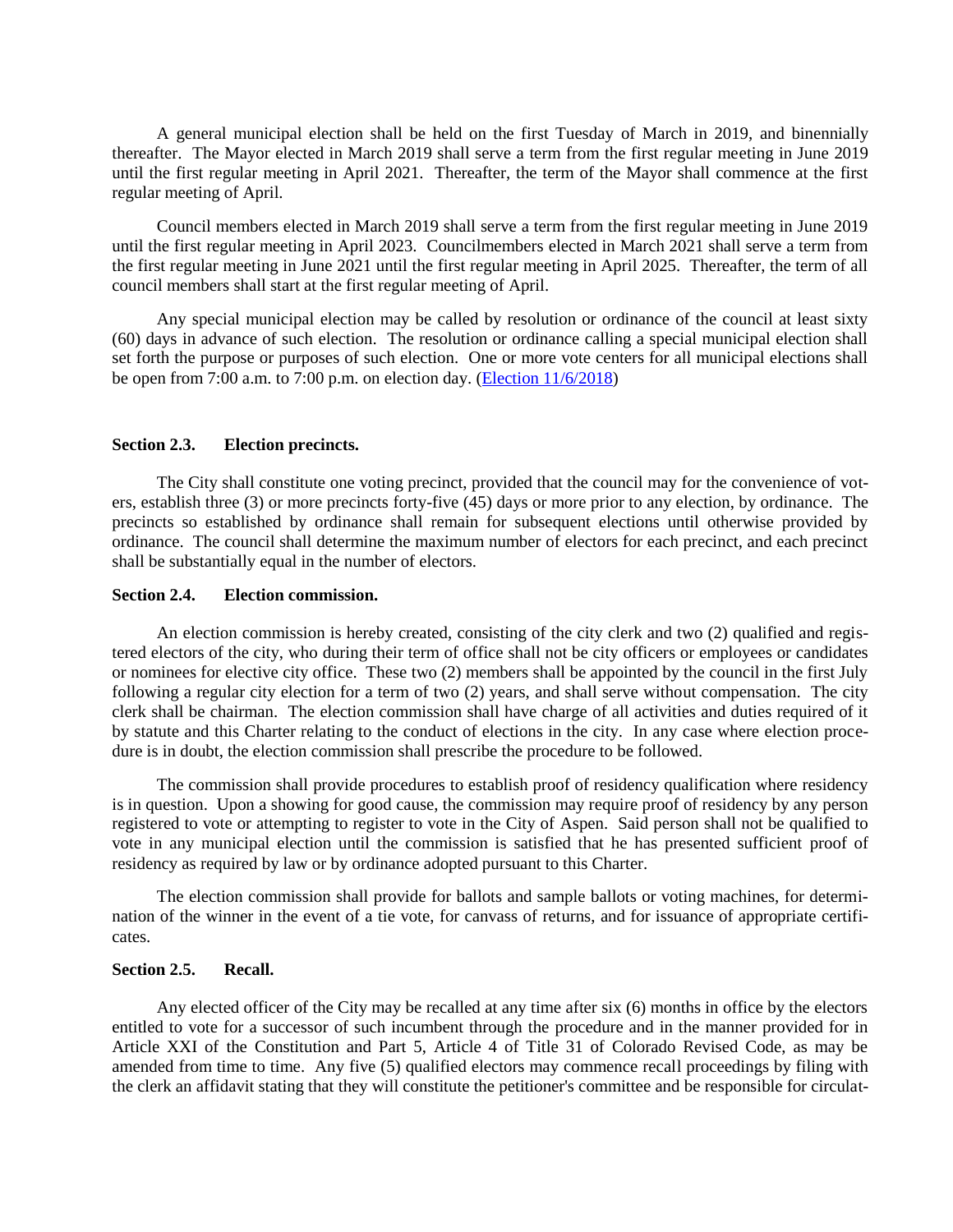ing the petition and filing it in proper form, and stating the name and address of one person to which all notices to the committee are to be sent. (Ord. No.  $42-2003$ ,  $\S$  1)

## <span id="page-7-0"></span>**Section 2.6. Non-partisan elections.**

All elections shall be non-partisan. No candidate for any municipal office shall run under a party label of any kind.

## <span id="page-7-1"></span>**Section 2.7. Run-off elections**

In the event a run-off election is necessitated for the offices of mayor or member of Council, said election shall be held the first Tuesday in April following the municipal election. The run-off election shall be held in the same manner as the municipal election, except:

- (a) Certificate of candidates and publication of election notice shall be on or before the tenth  $(10<sup>th</sup>)$ day before the run-off election.
- (b) If a run-off for mayor is required, the two (2) persons with the highest number of votes for mayor in the municipal election shall appear on the ballot for mayor.
- (c) If a run-off election is required for two vacancies for City Council, then the four (4) persons with the highest number of votes for the office of member of Council in the municipal election shall appear on the ballot for members of Council. The two persons receiving the highest number of votes in the run-off election shall be elected for a four year term. In this event, each voter shall be allowed to cast two votes for the office of member of Council.
- (d) If a run-off election is required for one vacancy for the office of member of Council then the two (2) persons with the highest number of votes for that office in the municipal election shall appear on the ballot for member of Council. The person receiving the highest number of votes in the run-off election shall be elected for a four year term. In this event, each voter shall be allowed to cast one vote for the office of member of Council.
- (e) The names of candidates shall be arranged in the same order as they appeared in the municipal election.

As soon as the polls are closed after every run-off election, the judges shall determine the number of votes cast for each candidate and make return thereof to the city clerk and the candidates receiving the greatest number of votes cast at said election shall be declared elected.

[\(Ord. 38-2007;](https://records.cityofaspen.com/WebLink/0/doc/96780/Page1.aspx) [Ord No. 39-2000, § 1;](https://records.cityofaspen.com/WebLink/0/doc/8633/Page1.aspx) Ord. No. 20-2010§1 [\(part\]; Election 11/6/2018\)](https://records.cityofaspen.com/WebLink/0/doc/1437231/Page1.aspx)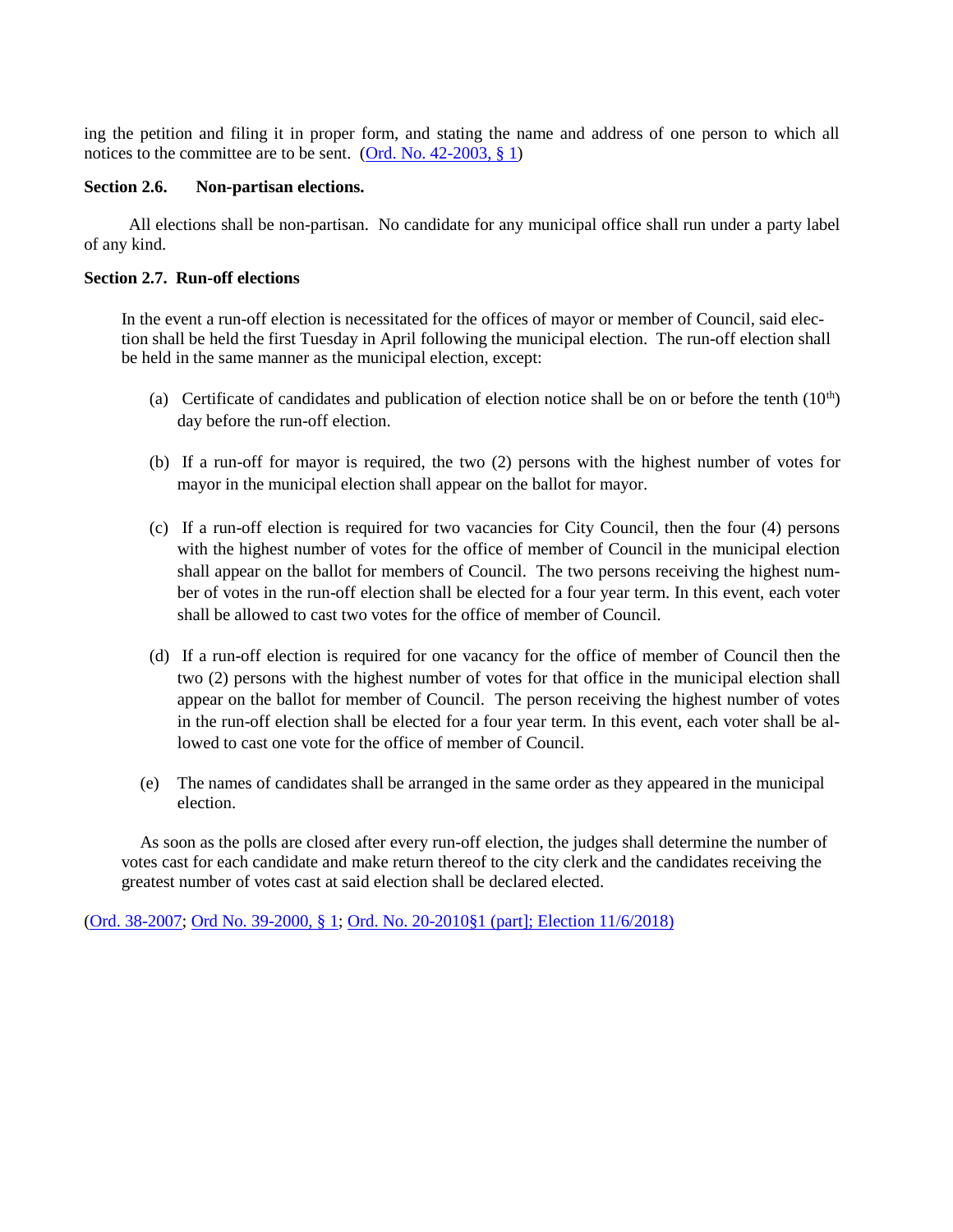## **ARTICLE III COUNCIL**

## <span id="page-8-2"></span><span id="page-8-1"></span><span id="page-8-0"></span>**Section 3.1. The council.**

The City shall be governed by a council of four (4) councilmen and a mayor. All councilmen and mayor shall be nominated and elected at large from the entire City. [\(Ord. No. 46-1980, § 1\)](https://records.cityofaspen.com/WebLink/0/doc/65528/Page1.aspx)

## <span id="page-8-3"></span>**Section 3.2 Terms of office for members of Council.**

The terms of office for members of Council shall be for four (4) years. Each voter shall be allowed to vote for two candidates for the office of member of Council. At all municipal elections, the two (2) candidates receiving the highest number of votes shall be elected for a four year term, provided that the candidate receives forty-five percent (45%) plus one vote, or more, of the votes cast for the office ("votes cast for the office" shall be calculated by dividing the sum of all votes cast for all city council candidates by two (2).) In the event that the number of elected candidates shall be less than the number of vacancies following the municipal election, the run-off election shall be held in accordance with Section 2.7.

[\(Ord. No. 46-1980, § 1;](https://records.cityofaspen.com/WebLink/0/doc/65528/Page1.aspx) [Ord. No. 39-2000, § 1 \(part\)](https://records.cityofaspen.com/WebLink/0/doc/8633/Page1.aspx); [Ord. No. 38-2007;](https://records.cityofaspen.com/WebLink/0/doc/96780/Page1.aspx) [Ord. No. 20-2010§2\)](https://records.cityofaspen.com/WebLink/0/doc/142815/Page1.aspx))

## <span id="page-8-4"></span>**Section 3.3 Mayor.**

The mayor shall be elected at large for the entire city for a term of two (2) years. The candidate receiving the highest number of votes shall be elected mayor, provided that the candidate receives fifty percent (50%) plus one vote, or more, of the votes cast for the office of mayor. In the event that no candidate shall have received fifty percent plus one vote, or more, of the votes cast for the office of mayor, then a run-off election shall be held in accordance with Section 2.7.

The mayor shall preside at meetings of the Council and shall exercise such powers and perform such other duties as are or may be conferred and imposed upon him or her by this Charter or the ordinances of the City. He or she shall have all of the powers, rights, privileges and obligations of a member of Council. He or she shall be recognized as the head of the government for all ceremonial and legal purposes and he or she shall execute and authenticate legal instruments requiring his or her signature as such official. [\(Ord. 39-2000, § 1;](https://records.cityofaspen.com/WebLink/0/doc/8633/Page1.aspx) [Ord. 20-2010](https://records.cityofaspen.com/WebLink/0/doc/142815/Page1.aspx) §3 (part))

## <span id="page-8-5"></span>**Section 3.4. Powers of council.**

The council shall be the legislative and governing body of the City and shall exercise, except as otherwise provided in this Charter, all powers conferred upon or possessed by the City and shall adopt such laws, ordinances and resolutions as it shall deem proper.

## <span id="page-8-6"></span>**Section 3.5. Qualifications.**

Each councilman and the mayor when nominated and elected shall be an elector of the City and a citizen of the United States for at least one (1) year and shall have resided in the City of Aspen for at least one (1) year. No councilman or the mayor shall be a salaried employee of the City during his term of office, perform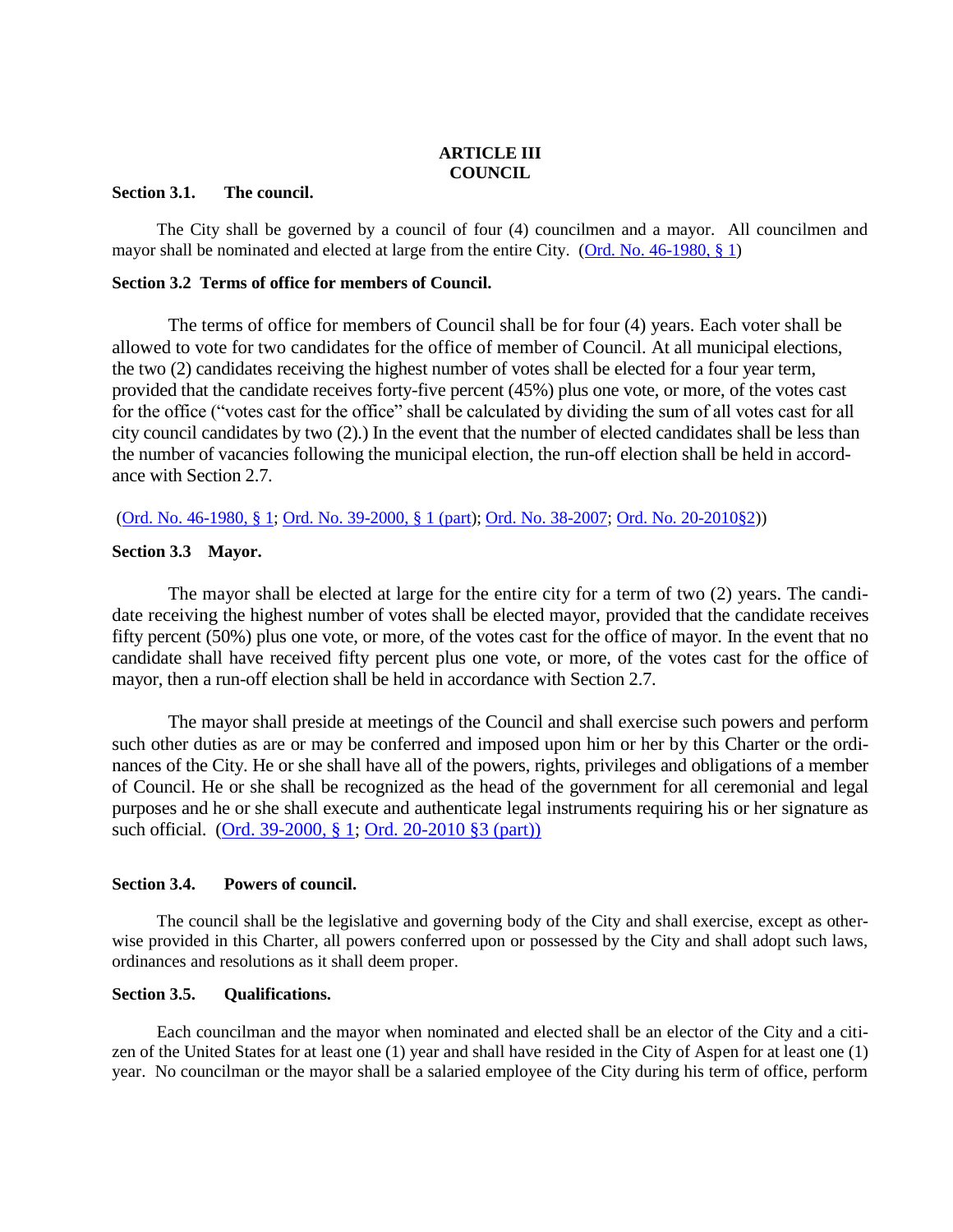personal services for the City for which he is compensated other than as provided in Section 3.6. The council shall be the judge of election and qualifications of its own members.

## <span id="page-9-0"></span>**Section 3.6. Compensation.**

The members of the council shall receive such compensation, and the mayor such additional compensation, as the council shall prescribe by ordinance; provided, however, that the compensation of any member during his term of office shall not be increased or decreased. The mayor and councilmen may, upon order of the council, be paid their actual and necessary expenses incurred in the performance of their duties of office.

## <span id="page-9-1"></span>**Section 3.7. Mayor pro-tem.**

The mayor pro-tem shall be elected by council from its own membership. Said election shall take place at the organizational meeting following each general municipal election. The mayor pro-tem shall serve until the next organizational meeting unless sooner removed by a majority vote of the entire council. In the absence or disability of the mayor, the mayor pro-tem shall perform all duties and have all powers of the mayor. In the event of a vacancy in the office of mayor pro-tem, the council shall choose his successor.

## <span id="page-9-2"></span>**Section 3.8. Vacancies.**

An elected officer shall continue to hold his office until his successor is duly qualified or until a vacancy is created as set forth herein. An elective office shall become vacant whenever any officer is recalled, dies, becomes incapacitated, resigns, commences or continues service as an elected official for another governmental entity including any county or state elected office, ceases to be a resident of the City, or is convicted of a felony.

(b) In the event of any vacancy in an elective office created pursuant to terms of subsection (a), above, the position shall be filled as follows:

(1) In the event of any vacancy, the seat may be filled by appointment of the remaining Council members. The selection of the appropriate individual may be made through any selection procedure or method that the majority of the Council deems appropriate, including but not limited to such election methods as approval voting or cumulative voting. Such selection shall be completed within thirty (30) days of the creation of the vacancy. An individual appointed by Council shall serve until the next general municipal election. If Council by a majority vote decides not to or otherwise fails to make such appointment within thirty (30) days of the creation of the vacancy, then such vacancy shall be filled by the voters of the City of Aspen, as set forth in subsections (b) (2) and (3), below.

(2) In the event Council by a majority vote decides not to make an appointment or otherwise fails to make such appointment within thirty (30) days of the creation of the vacancy as set forth in paragraph (b) (1) of this Section, or if three (3) or more vacancies exist simultaneously, or if a vacancy occurs because of a recall of a Council member, then such vacancy or vacancies shall be filled by the voters of the City of Aspen in the next available previously scheduled state or county election, the next general municipal election or a special election set by the Council, whichever is earlier. If the vacancy is filled by election, the elected individual shall serve the remainder of the vacated term.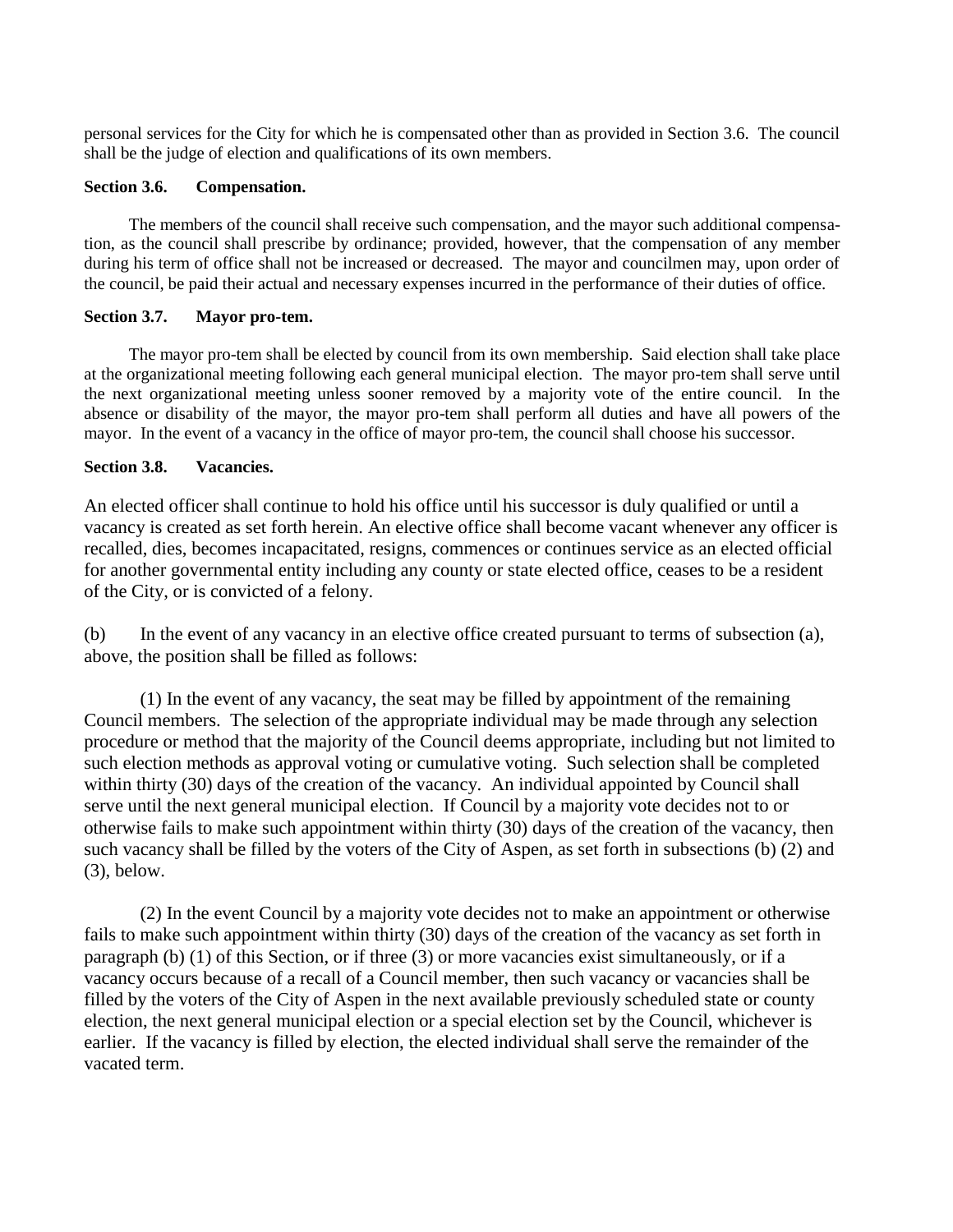(3) In the event that a vacancy is filled by an election conducted as part of a coordinated state or county election, at a general municipal election or at a special election, such election shall be conducted and determined pursuant to state statute and Articles II and III of this Charter, except as provided below:

(i) If there is one vacancy for Council to be filled, the candidate receiving fiftypercent plus one of the votes shall be deemed elected.

(ii) In the event of an election to fill a vacancy, whether for Council or for Mayor, if no candidate receives the number of votes needed to be deemed elected, then a run-off of the two candidates with the highest vote totals shall be held on the Tuesday five weeks following the initial election.

(iii) The Candidate elected pursuant to this Section shall be sworn into office at the next regular council meeting following the certification of the election.

(c) Notwithstanding any provision to the contrary set forth in this section 3.8, the city council may, by ordinance, adopt special procedures for the election of the successor to a recalled councilmember or the mayor, such election to be held simultaneously with the recall election. [\(Ord. No. 48-1974;](https://records.cityofaspen.com/WebLink/0/doc/66030/Page1.aspx) [Ord. No. 18-1979;](https://records.cityofaspen.com/WebLink/0/doc/65291/Page1.aspx) [Ord. No. 24-2014\)](http://records/WebLink8/DocView.aspx?id=205985&dbid=0)

## <span id="page-10-0"></span>**Section 3.9. Oath of office.**

Before entering upon the duties of his office, every councilman, the mayor and other city officers shall take, subscribe before, and file with the city clerk, an oath or affirmation that he will support the Constitution of the United States, the Constitution of the State of Colorado, this Charter and the ordinances of the City and will faithfully perform the duties of the office.

## <span id="page-10-1"></span>**Section 3.10. Term Limits**

(a) No person shall serve more than 3 consecutive terms in the office of Mayor.

(b) No person shall serve more than 2 consecutive terms in the office of City Council.

(c) For the purposes of this section, the office of Mayor and the office of City Council are considered separate and distinct offices.

(d) No person shall serve more than a total of fourteen (14) consecutive years in the offices of Mayor and City Council.

(e) For the purposes of this section, terms and years are considered consecutive unless they are at least four years apart.

(f) A person is deemed to have completed a full term of office (four full years for Council and two full years for Mayor), if such person resigns prior to expiration of the term or is appointed or elected to fill a vacancy.

[\(Ord. No. 25-2014\)](http://records/WebLink8/0/doc/205984/Page1.aspx)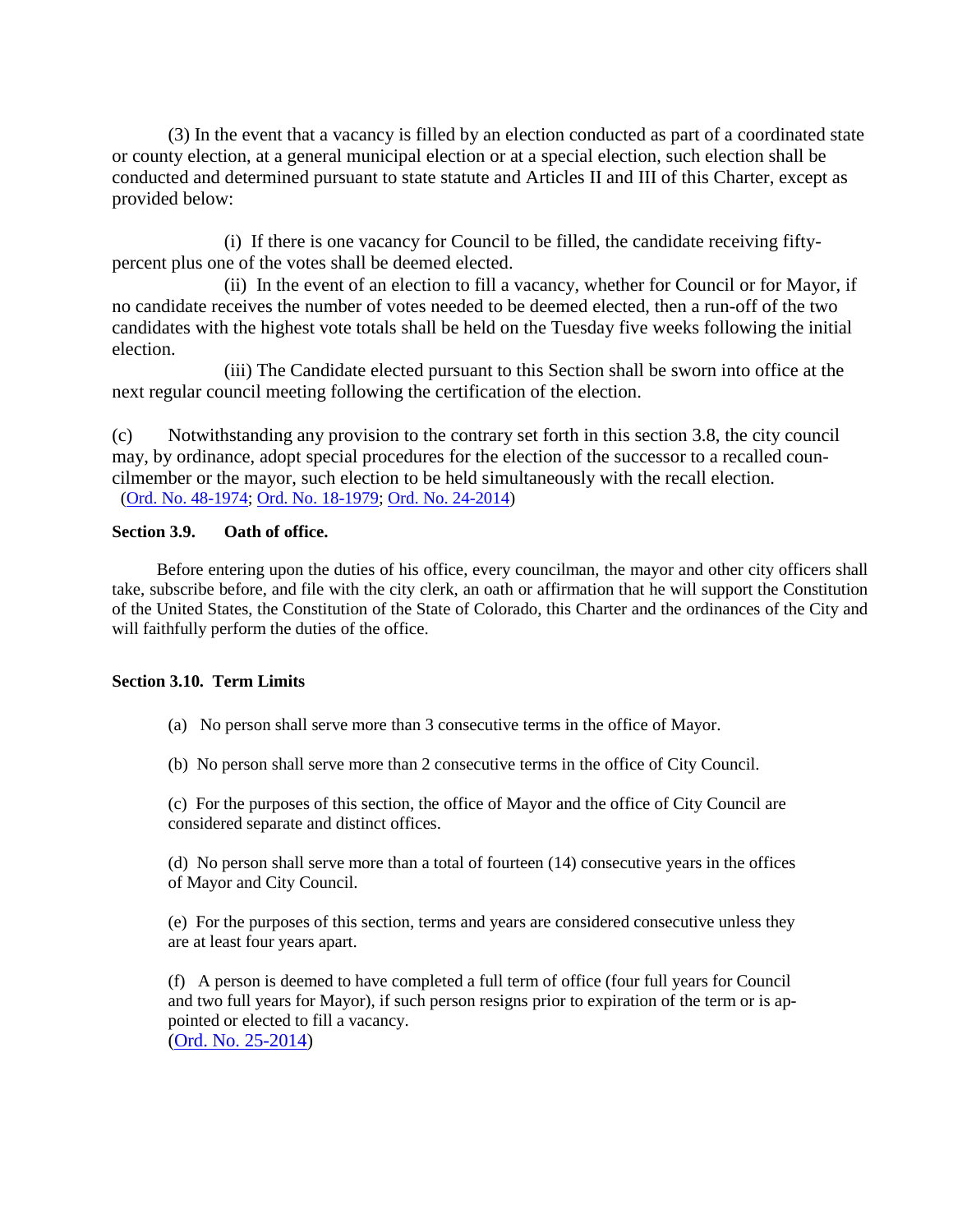## **ARTICLE IV**

## <span id="page-11-1"></span>**COUNCIL PROCEDURE**

## <span id="page-11-2"></span><span id="page-11-0"></span>**Section 4.1. Regular meetings.**

The council shall meet regularly at least twice each month at a day and hour to be fixed by the rules of council. The council shall determine the rules of procedure governing meetings. The first regular meeting in the month of April following each general municipal election shall be known as the organizational meeting of the council. [\(Election 11/6/2018\)](https://records.cityofaspen.com/WebLink/0/doc/1437231/Page1.aspx)

## <span id="page-11-3"></span>**Section 4.2. Special meetings.**

Special meetings shall be called by the city clerk on the written request of the mayor or of any two (2) members of the council, on at least twenty-four (24) hours written notice to each member of the council, served personally or left at his usual place of residence; a special meeting, however, may be held on shorter notice if all members of the council are present or have waived notice thereof in writing.

#### <span id="page-11-4"></span>**Section 4.3. Business at special meetings.**

No business shall be transacted at any special meeting of the council unless it has been stated in the notice of such meeting. Any business which may lawfully come before a regular meeting may be transacted at a special meeting if all the members of the council present consent and all the members absent file their written consent.

#### <span id="page-11-5"></span>**Section 4.4. Quorum: Adjournment of meeting.**

A majority of the members of the council in office at the time shall be a quorum for the transaction of business at all council meetings, but in the absence of a quorum a lesser number may adjourn any meeting to a later time or date, and in the absence of all members the city clerk may adjourn any meeting for not longer than one week.

#### <span id="page-11-6"></span>**Section 4.5. Meetings to be public.**

All regular and special meetings of the council shall be open to the public and citizens shall have a reasonable opportunity to be heard under such rules and regulations as the council may prescribe.

## <span id="page-11-7"></span>**Section 4.6. Council acts.**

The council shall act only by ordinance, resolution or motion. All legislative enactments shall be in the form of ordinances; all other actions, except as herein provided, may be in the form of resolutions or motions. A true copy of every resolution as hereafter adopted shall be numbered and recorded in the official records of the city.

## <span id="page-11-8"></span>**Section 4.7. Voting.**

The vote by "Yes" and "No" shall be taken upon the pass age of all ordinances and resolutions, and entered upon the minutes of the council proceedings. Every ordinance shall require the affirmative vote of a majority of the entire council for final passage. Resolution and motions shall require the affirmative vote of a majority of the members present. No member of the council shall vote on any question in which he has a substantial personal or financial interest, other than the common public interest, or on any question concern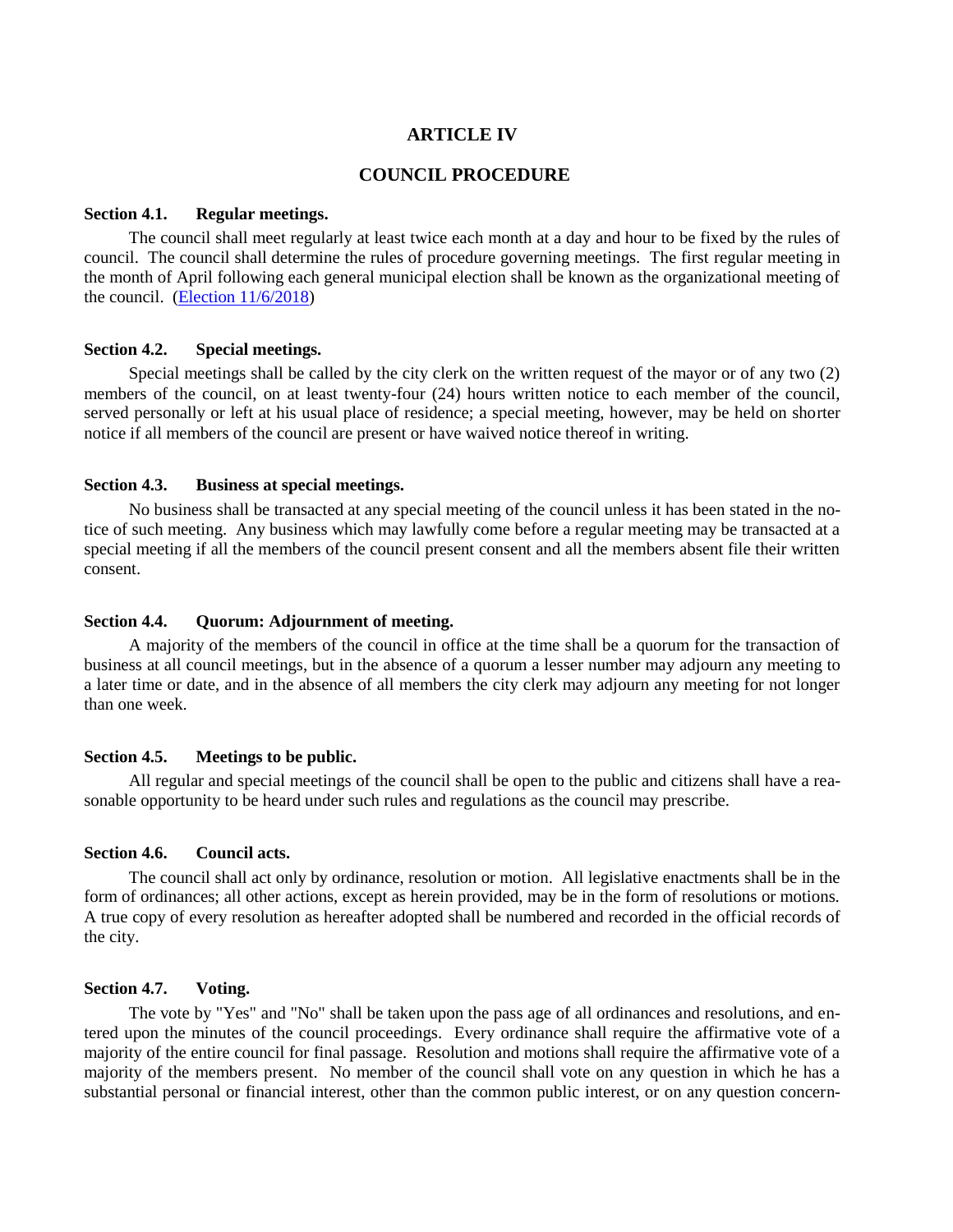ing his own conduct, and in said instances the member shall disclose this interest to the council. On all other questions each member who is present shall vote when his name is called. Any member refusing to vote except when not so required by this paragraph shall be guilty of misconduct in office.

#### <span id="page-12-0"></span>**Section 4.8. Action by ordinance required.**

In addition to such acts of the council as are required by other provisions of this Charter to be by ordinance, every act making an appropriation, creating an indebtedness, authorizing borrowing of money, levying a tax, establishing any rule or regulation for the violation of which a penalty is imposed, or placing any burden upon or limiting the use of private property, shall be by ordinance; provided, however, that this section shall not apply to the budget adoption in Section 9.8. Ordinances making appropriations shall be confined to the subject of appropriation.

#### <span id="page-12-1"></span>**Section 4.9. Form of ordinance.**

Every ordinance shall be introduced in written or printed form. The enacting clause of all ordinances shall be BE IT ORDAINED BY THE CITY COUNCIL OF THE CITY OF ASPEN, COLORADO. Except as otherwise provided in this article, all ordinances shall take effect thirty days after final passage or a later date as specified in the ordinance. [\(Ord. No. 42-2003, § 2\)](https://records.cityofaspen.com/WebLink/0/doc/35796/Page1.aspx)

#### <span id="page-12-2"></span>**Section 4.10. Procedure.**

Except for emergency ordinances, ordinances making general codification of existing ordinances, and ordinances adopting standard codes, the following procedure for enactment of ordinances shall be followed:

(a) The ordinance shall be introduced at any regular meeting of the council by any member thereof.

(b) The ordinance shall be read in full or, in cases where copies of the ordinance are available to the council and to those persons in attendance at said council meeting, said ordinance may be read by title only.

(c) After the first reading of the ordinance, the same shall be approved or rejected by a vote of the council.

(d) If the ordinance is approved on first reading, it shall be published in full unless otherwise provided herein. The council shall set a day, hour, and place at which council shall hold a public hearing on the ordinance and notice of said day, hour and place shall be included in the first publication.

(e) The ordinance shall be introduced at council a second time, at a meeting not earlier than seven (7) days after first publication, for final approval, rejection, or other action as may be taken by vote of the council. This meeting may be the same meeting at which the public hearing on the ordinance is held. The ordinance may be amended before final approval by vote of the council.

(f) Except as otherwise provided herein, an ordinance, if amended, shall be published in full after final passage, but if not amended, it shall be published either by title or in full as the council may determine.

(g) Whenever an ordinance shall be published by reference or by title, the publication shall contain a summary of the subject matter of said ordinance and shall contain a notice to the public that copies of the proposed ordinance are available at the office of the city clerk. The publication of any ordi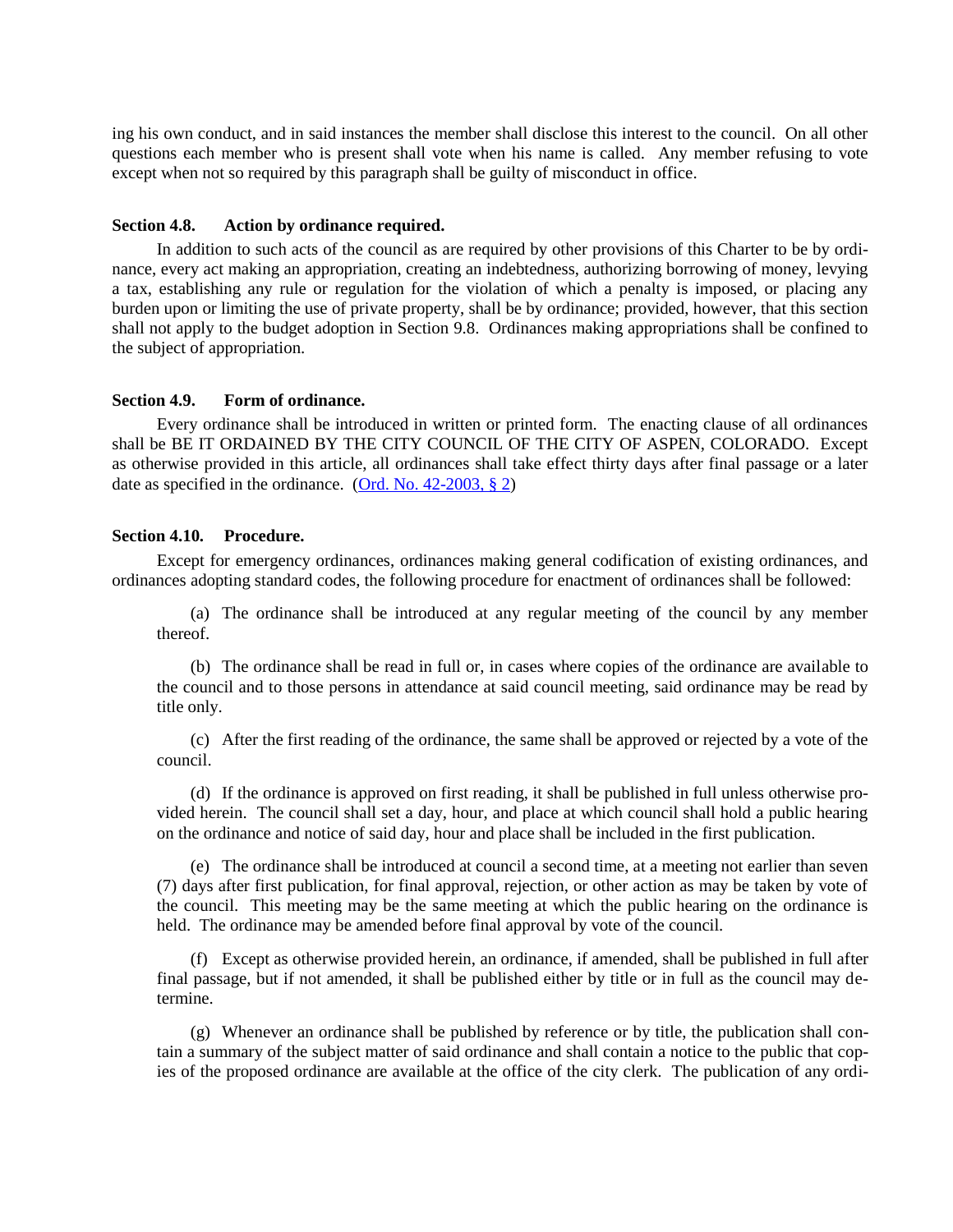nance by reference or by title as provided herein must set forth in full any penalty clause contained in said ordinance.

(h) Whenever an ordinance is required to be published in full or by title pursuant to this Article IV of the Aspen Home Rule Charter, it may be made by posting the same on the City's internet website, [www.aspenpitkin.com,](http://www.aspenpitkin.com/) or successor website. Said publication shall be made available for viewing by the public for a minimum of 30 days.

#### [\(Ord. 19, 2010\)](https://records.cityofaspen.com/WebLink/0/doc/141872/Page1.aspx)

#### <span id="page-13-0"></span>**Section 4.11. Emergency ordinances.**

Emergency ordinances for the preservation of public property, health, peace, or safety shall be approved only by the unanimous vote of council members present or a vote of four (4) council members, whichever is less. The facts, showing such urgency and need shall be specifically stated in the measure itself. No ordinance making a grant of any special privilege, levying taxes, or fixing rates charged by any cityowned utility shall ever be passed as an emergency measure. An emergency ordinance shall require passage at two (2) meetings of the council. However, neither a public hearing nor a first publication as provided in Section 4.10 shall be required. An emergency ordinance shall take effect upon final passage. Publication shall be within ten (10) days after final passage, or as soon thereafter as possible. (Ref. of 5-5-87)

#### <span id="page-13-1"></span>**Section 4.12. Codification.**

The council shall cause the ordinances to be codified and thereafter maintained in current form. Revisions to the codes may be accomplished by reference as provided in Section 4.13.

## <span id="page-13-2"></span>**Section 4.13. Codes.**

Standard codes, promulgated by the Federal Government, the State of Colorado, or by any agency of either of them, or by any municipality within the state of Colorado, or by recognized trade or professional organizations, or amendments or revisions thereof, may be adopted by reference; provided the publication of the ordinance adopting any said code shall advise that copies are available for inspection at the office of the city clerk, and provided that any penalty clause may be adopted only if set forth in full and published in the adopting ordinance.

#### <span id="page-13-3"></span>**Section 4.14. Disposition of ordinances.**

A true copy of every ordinance, as adopted by council shall be numbered and recorded in the official records of the City. Its adoption and publication shall be authenticated by the signature of the mayor, or mayor pro-tem, and the city clerk, and by the certificate of publication. A true copy of every ordinance, as adopted by the vote of the electors of the City, shall be separately numbered and recorded commencing with Peoples' Ordinance No. 1.

#### <span id="page-13-4"></span>**Section 4.15. Public records.**

All public records of the City of Aspen shall be open for inspection by any person at reasonable times in accordance with state statutes existing at the present time or hereafter enacted.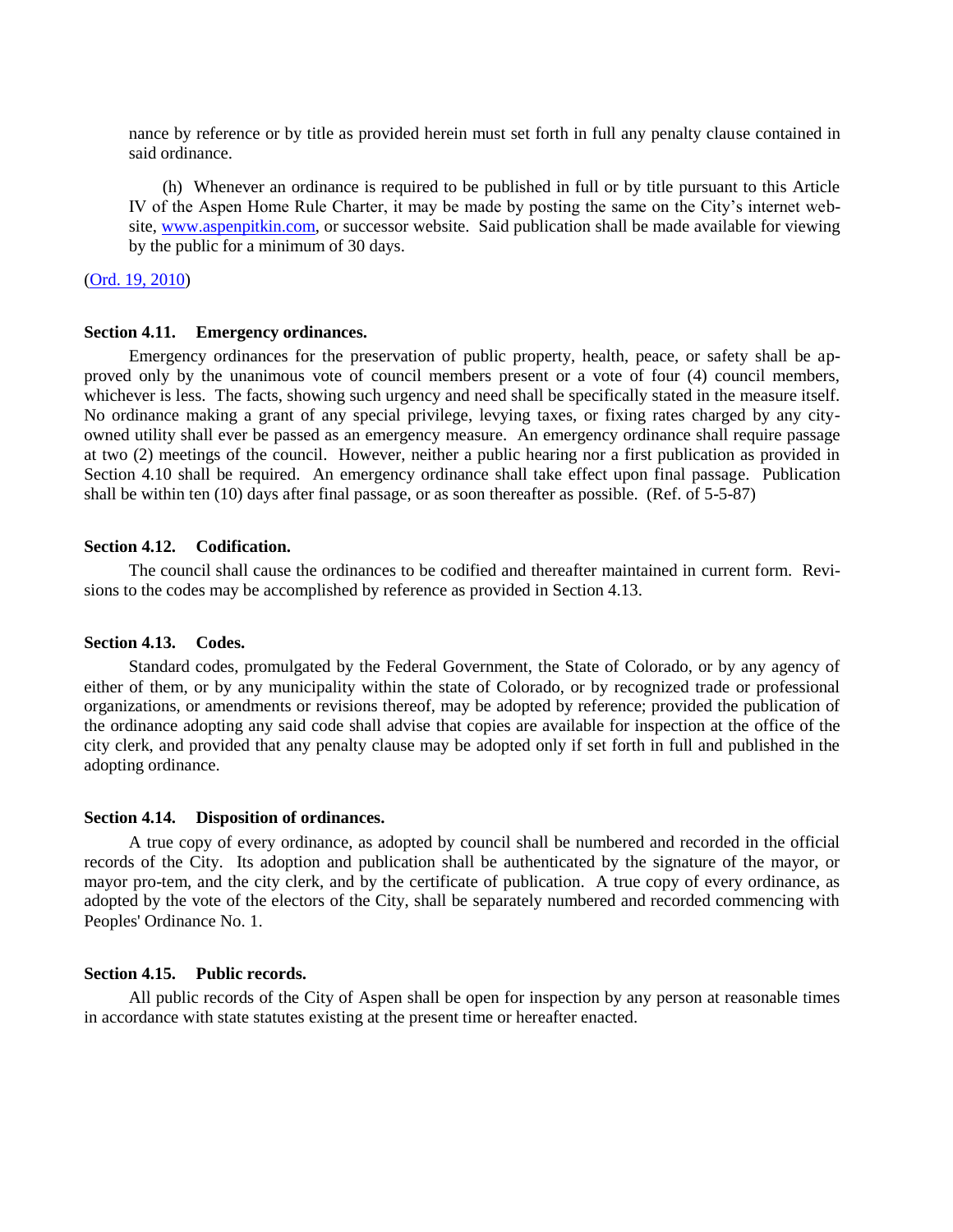## **ARTICLE V**

#### **INITIATIVE AND REFERENDUM**

#### <span id="page-14-2"></span><span id="page-14-1"></span><span id="page-14-0"></span>**Sec. 5.1. General authority.**

(a) Initiative. The registered electors of the City may initiate a proposed ordinance, pursuant to the initiative power reserved by Article V, Section 1(9) of the State Constitution, as to any legislative matter which is subject to said legislative power.

(b) Referendum. The registered electors of the City may require an adopted ordinance to be referred to them at an election, pursuant to the referendum power reserved by Article V, Section 1(9) of the State Constitution, to the extent the ordinance constitutes a legislative matter that is subject to said referendum power. [\(Ord. No. 42-2003, § 3\)](https://records.cityofaspen.com/WebLink/0/doc/35796/Page1.aspx)

## <span id="page-14-3"></span>**Section 5.2. Manner and procedure for exercising the powers of initiative and referendum.**

The manner and procedure for exercising the powers of initiative and referendum shall be as set forth in Article 11 of Title 31 of the Colorado Revised Statutes, as may be amended from time to time by the state legislature; except as otherwise provide in this Charter. [\(Ord No. 42-2003, § 3\)](https://records.cityofaspen.com/WebLink/0/doc/35796/Page1.aspx)

#### <span id="page-14-4"></span>**Section 5.3. Exceptions to state statutes.**

Notwithstanding any language to the contrary contained in Article 11 of Title 31 of the Colorado Revised Statutes, as amended, the following manner and procedure shall apply for exercising the powers of initiative and referendum in the City:

(a) Number of signatures. Initiative petitions must be signed by electors of the City in number to at least fifteen (15) percent of the total number of electors registered to vote at the last general municipal election. Referendum petitions must be signed by electors of the City equal in number to at least ten (10) percent of the total number of electors registered to vote at the last general municipal election.

(b) Supplementing petitions. An original petition certified insufficient for lack of the required number of valid signatures may be amended once if all persons designated in the original petition as representing the signers on matters affecting the petition file a notice of intent to amend it with the city clerk within two (2) days after receiving the copy of the certificate and file a supplementary petition upon additional forms within ten (10) days after receiving the copy of such certificate. Such supplementary petition shall comply with the requirements of state statutes for the form of the original petitions, and five (5) days after it is filed, the city clerk shall complete a certificate as to the sufficiency of the petition as amended and promptly send a copy of such certificate to all persons designated in the petition as representing the signers on matters affecting the petition as in the case of an original petition. Upon the filing of a notice of intent to amend, the ordinance shall be suspended from taking effect as provided by state statute upon the filing of an original petition. [\(Ord.](https://records.cityofaspen.com/WebLink/0/doc/35796/Page1.aspx)  [No. 42-2003, § 3\)](https://records.cityofaspen.com/WebLink/0/doc/35796/Page1.aspx)

## <span id="page-14-5"></span>**Section 5.4. Amendments or repeal of adopted or repealed ordinances.**

An ordinance adopted by the electorate may not be amended or repealed for a period of six (6) months after the date of the election at which it was adopted, and an ordinance repealed by the electorate may not be re-enacted for a period of six (6) months after the date of the election at which it was repealed; provided, however, that any ordinance may be adopted, amended or repealed at any time by appropriate referendum or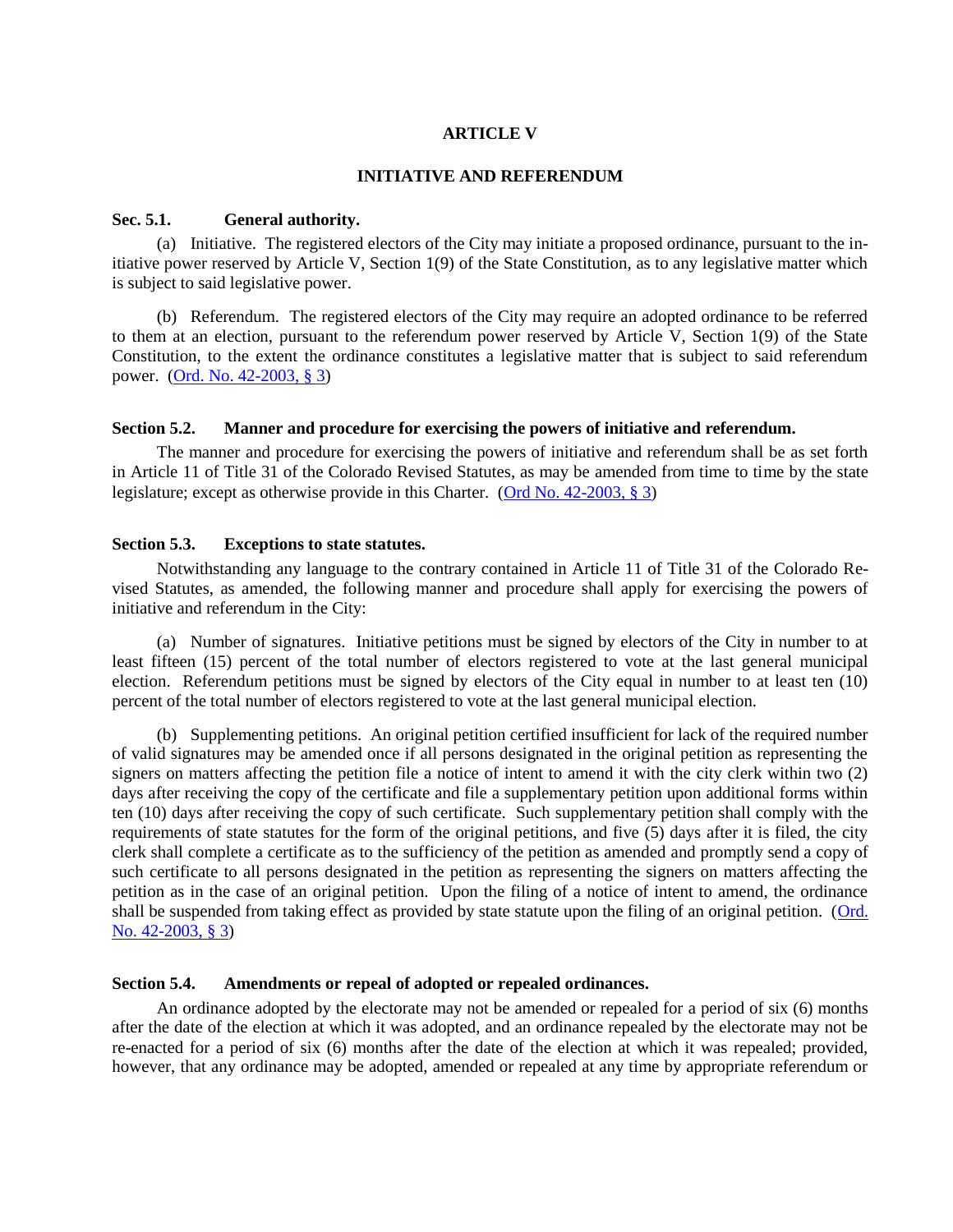initiatory procedure in accordance with the foregoing provisions of this article, or if submitted to the electorate by the council on its own motion. [\(Ord. No. 42-2003, § 3\)](https://records.cityofaspen.com/WebLink/0/doc/35796/Page1.aspx)

## <span id="page-15-0"></span>**Section 5.5. Submission by council.**

The council on its own motion, shall have the power to submit at a general or special election any proposed ordinance or question to a vote of the people in a manner as in this article provided. [\(Ord. No. 42-](https://records.cityofaspen.com/WebLink/0/doc/35796/Page1.aspx) [2003, § 3\)](https://records.cityofaspen.com/WebLink/0/doc/35796/Page1.aspx)

#### <span id="page-15-1"></span>**Section 5.6. Action on petitions.**

(a) Action by council. When an initiative or referendum petition has been finally determined sufficient, the council shall promptly consider the proposed initiative ordinance in the manner provided in Article IV or reconsider the referred ordinance by voting its repeal; provided, however, that the council shall have power to change the detailed language of any proposed initiative ordinance so long as the general character of the measure will not be substantially altered; and provided further, that repeal of any referred ordinance may be effected only by a three-fourths majority vote of the entire council.

(b) Submission to voters. The vote of the City on a proposed or referred ordinance shall be held not less than thirty (30) days and not later than ninety (90) days from the date of the final council vote thereon. If no regular city election is to be held within the period prescribed in this subsection, the council shall provide for a special election; otherwise, the vote shall be held at the same time as such regular election, except that the council may in its discretion provide for a special election at an earlier date within the prescribed period. Copies of the proposed or referred ordinance shall be made available to the public within a reasonable time before the election and also at the polls at the time of the election.

(c) Withdrawal of petitions. An initiative or referendum petition may be withdrawn at any time prior to the fifteenth day preceding the day scheduled for a vote of the City by filing with the city clerk a request for withdrawal signed by at least three (3) members of the petitioners' committee. Upon the filing of such request the petition shall have no further force or effect and all proceedings thereon shall be terminated.

#### <span id="page-15-2"></span>**Section 5.7. Submission by council.**

The council on its own motion, shall have the power to submit at a general or special election any proposed ordinance or question to a vote of the people in a manner as in this article provided.

## <span id="page-15-3"></span>**Section 5.8. Results of election.**

(a) Initiative. If a majority of the electors voting on a proposed initiative ordinance vote in its favor, it shall be considered adopted upon certification of the election results. If conflicting ordinances are approved at the same election, the one receiving the greatest number of affirmative votes shall prevail to the extent of such conflict.

(b) Referendum. If a majority of the electors voting on a referred ordinance vote against it, it shall be considered repealed upon certification of the election results.

(c) An ordinance adopted by the electorate may not be amended or repealed for a period of six (6) months after the date of the election at which it was adopted, and an ordinance repealed by the electorate may not be re-enacted for a period of six (6) months after the date of the election at which it was repealed; provided, however, that any ordinance may be adopted, amended or repealed at any time by appropriate referendum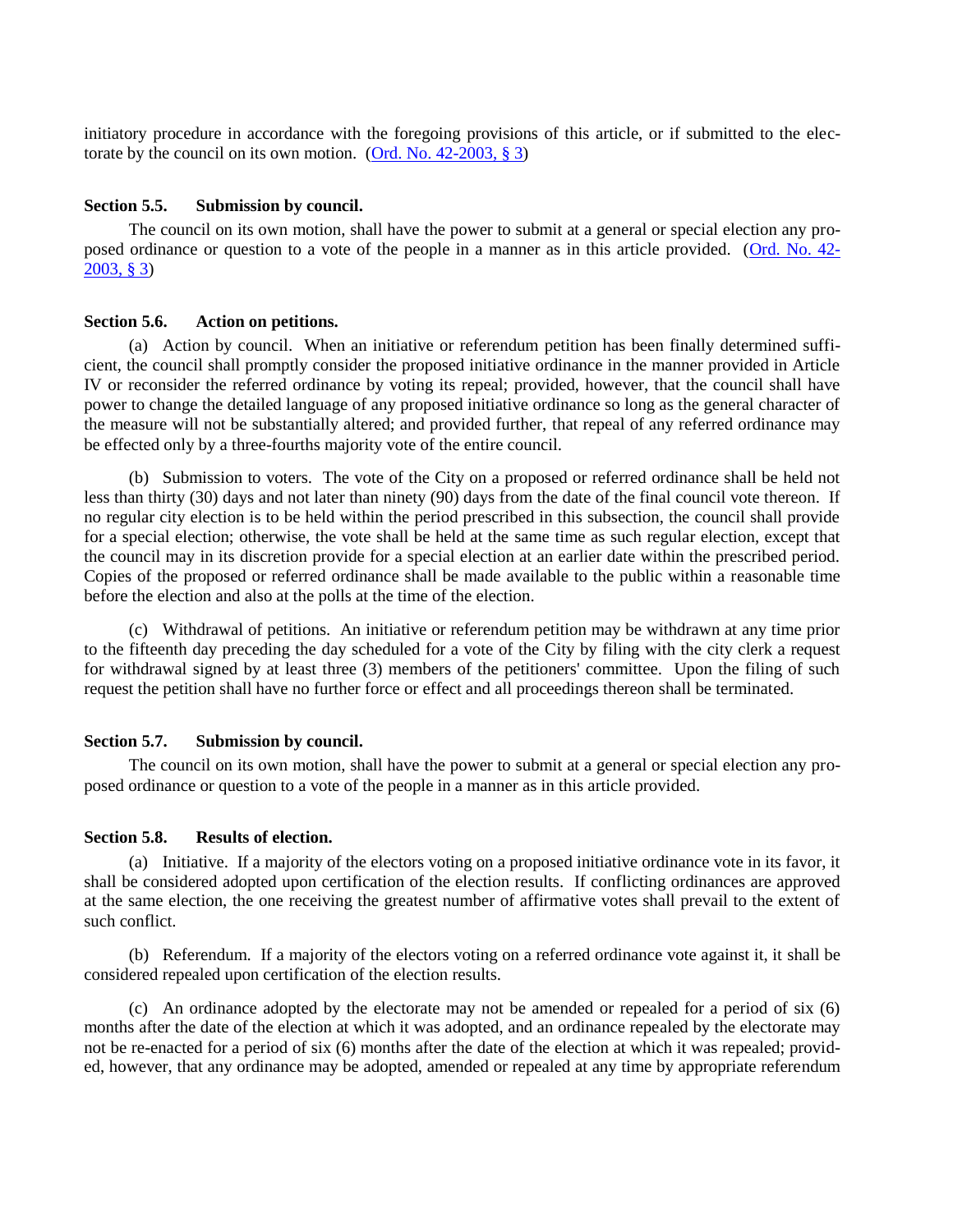<span id="page-16-0"></span>or initiatory procedure in accordance with the foregoing provisions of this article, or if submitted to the electorate by the council on its own motion.

## **ARTICLE VI**

## **CITY ADMINISTRATION**

#### <span id="page-16-2"></span><span id="page-16-1"></span>**Section 6.1. Manager.**

The city manager shall be the chief administrative officer of the City. The council, by a majority vote, shall appoint a city manager within a reasonable time whenever a vacancy exists in such position. Such appointment shall be without definite term and shall be at a salary to be fixed by council. The manager shall be appointed without regard to any consideration other than his fitness, competency, training and experience as a manager. At the time of his appointment, he need not be a resident of the City or State, but during tenure of office he shall reside within the City except at the discretion of the council. No member of the council shall be appointed manager during the term for which he shall have been elected, nor within one year after the expiration of his term.

## <span id="page-16-3"></span>**Section 6.2. Acting manager.**

The council may appoint an acting city manager during the period of vacancy in the office, or during the absence or disability of the city manager. Such acting city manager shall, while he is in such office, have all the responsibilities, duties, functions and authority of the city manager.

#### <span id="page-16-4"></span>**Section 6.3. Powers and duties.**

The manager shall be responsible to the council for the proper administration of all affairs of the City placed in his charge, and to that end he shall have the power and duty and be required to:

(a) Be responsible for the enforcement of the laws and ordinances of the City;

(b) Hire, suspend, transfer and remove city employees;

(c) Make appointments on the basis of executive and administrative ability and of the training and experience of such appointees in the work which they are to perform;

(d) Cause a proposed budget to be prepared annually and submit it to the council and be responsible for the administration of the budget after its adoption;

(e) Prepare and submit to the council as of the end of the fiscal year a complete report on finances and administrative activities of the City for the preceding year, and upon request of the council make written or verbal reports at any time concerning the affairs of the City under his supervision;

(f) Keep the council advised of the financial condition and future needs of the City and make such recommendations to the council for adoption as he may deem necessary or expedient;

(g) Exercise supervision and control over all executive and administrative departments, and recommend to the council any proposal he thinks advisable to establish, consolidate or abolish administrative departments;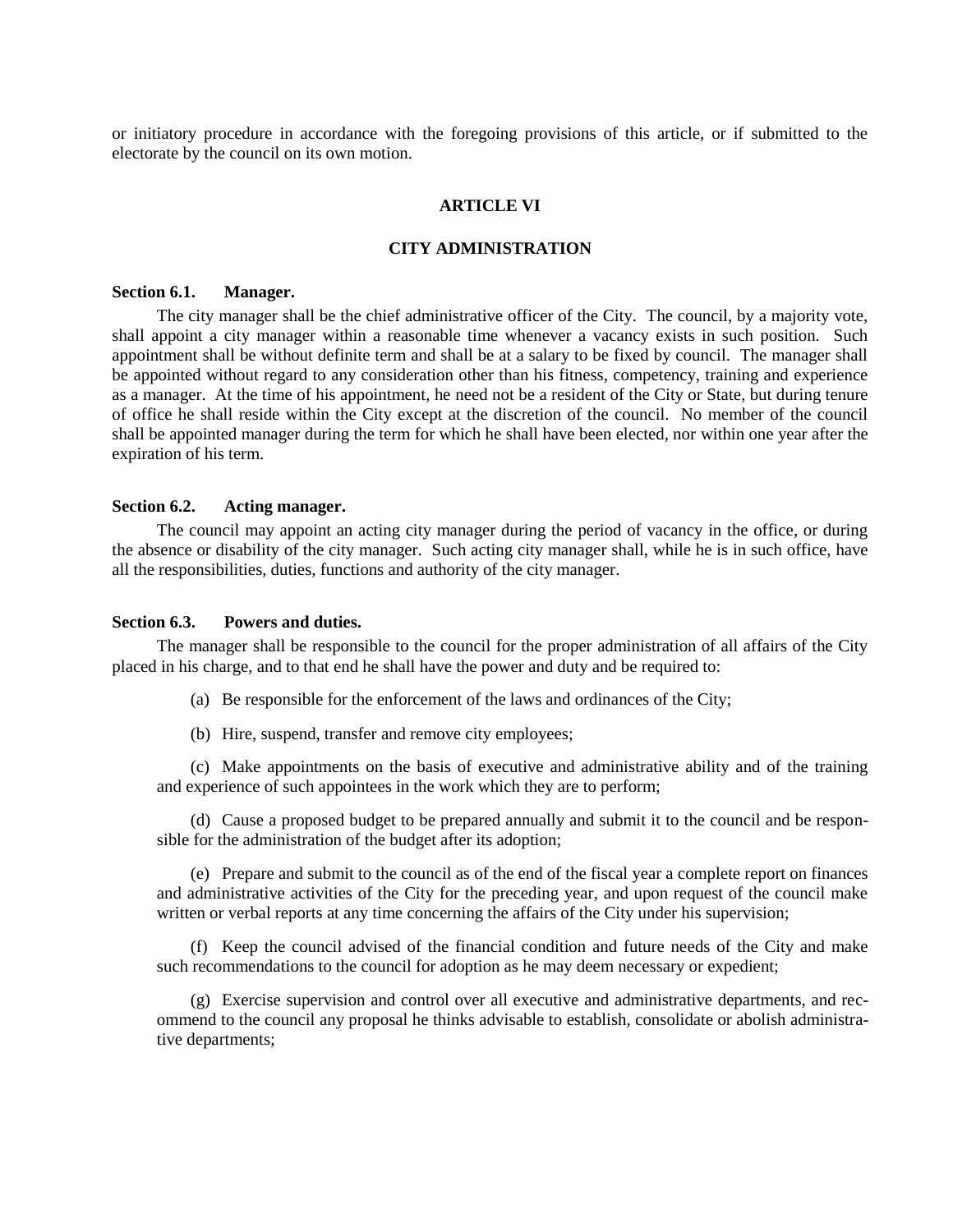(h) Be responsible for the enforcement of all terms and conditions imposed in favor of the City in any contract or public utility franchise, and upon knowledge of any violation thereof, report the same to the council for such action and proceedings as may be necessary to enforce the same;

(i) Attend council meetings and participate in discussions with the council in an advisory capacity;

(j) Establish a system of accounting and auditing for the City which shall reflect, in accordance with generally accepted accounting principles, the financial condition and financial operation of the City;

(k) Provide for engineering, architectural, maintenance and construction services required by the City; and

(l) Perform such other duties as may be prescribed by this Charter, or by ordinance, or required of him by council which are not inconsistent with this Charter.

#### <span id="page-17-0"></span>**Section 6.4. Removal of manager.**

The council at a regular or special meeting may, upon the vote of the majority of the entire council, remove the city manager from office. Upon such termination the council may in its discretion provide termination pay.

#### <span id="page-17-1"></span>**Section 6.5. Relationship of council to administrative service.**

Neither the council, its members, the mayor, nor any council committee shall dictate the appointment of any person to office by the city manager except as otherwise provided in this Charter or in any way interfere with the city manager or other city officer to prevent him from exercising his judgment in the appointment or employment of officers and employees in the administrative service. Except for the purpose of inquiry, the council, its members, the mayor, and any council committee shall deal with the administrative service solely through the city manager and neither the council, its members, the mayor, nor any council committee thereof shall give orders to any of the subordinates of the city manager.

## <span id="page-17-2"></span>**Section 6.6. City clerk.**

The manager with the approval of council shall appoint a city clerk, who shall be custodian of the city seal and who shall keep a journal of council proceedings and record in full all ordinances, motions and resolutions. He shall have power to administer oaths and take acknowledgments under seal of the City, and shall perform such other duties as required by this Charter, the council, or the manager.

#### <span id="page-17-3"></span>**Section 6.7. Director of finance.**

There shall be a director of finance who shall be appointed by the city manager with approval of council, to serve at the pleasure of the city manager. The city manager may also appoint a deputy or deputies to serve under the supervision of the director of finance who shall have authority to act in the absence of the director of finance.

#### <span id="page-17-4"></span>**Section 6.8. Duties and powers of director of finance.**

The director of finance shall also be the city treasurer. He shall keep and supervise all accounts; receive and have custody of all monies of the City; collect special city taxes, electric and water fees and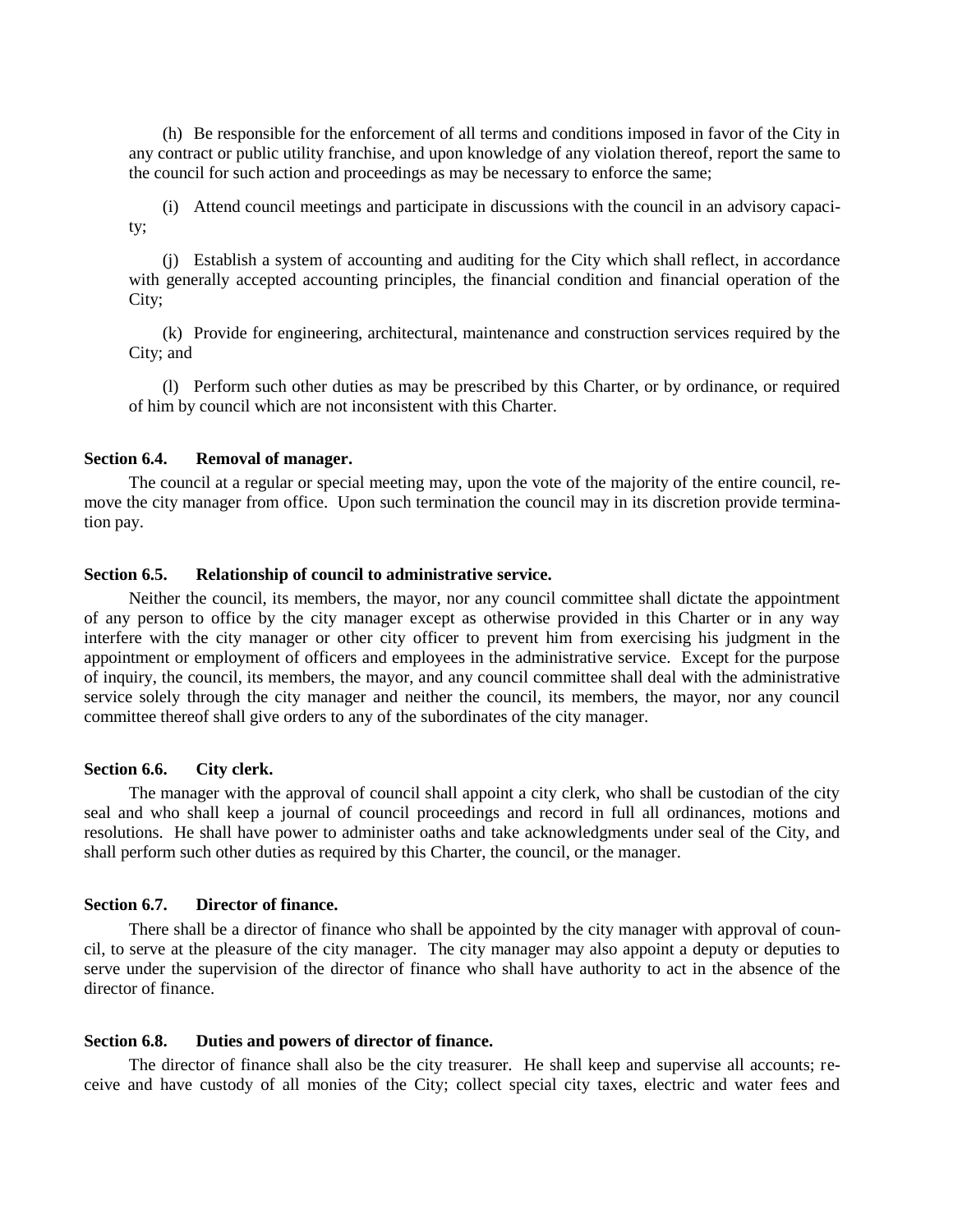charges; issue licenses and collect fees therefor; make and keep public records of the City not specifically entrusted to any other department by this Charter or by ordinance; and perform such other duties pertaining to the department of finance as required by this Charter, the council or the manager.

#### <span id="page-18-0"></span>**Section 6.9. Departments created.**

The administrative functions of the City shall be performed by the departments existing at the time this Charter is adopted and such other departments as may be hereafter established by ordinance. Upon recommendation of the city manager, the council may, by ordinance, consolidate or merge any of the said departments, whether set forth in this Charter or created by ordinance.

#### <span id="page-18-1"></span>**Section 6.10. Bonding of employees.**

All city officials and employees dealing directly with municipal funds shall post bond in an amount and under such conditions as required by council.

#### <span id="page-18-2"></span>**Section 6.11. Community Development Director**

The city manager with the approval of council shall appoint a Community Development Director, who shall serve at the pleasure of the city manager. The Community Development Director shall have such responsibilities and duties as set forth in the Aspen Land Use Code, as amended from time to time, or policies adopted by the City Manager. [\(Ord 21-2016,](http://205.170.51.183/WebLink/0/doc/350872/Page1.aspx) adopted at November 8, 2016 election)

## <span id="page-18-3"></span>**Section 6.12. Chief of Police**

The city manager with approval of council shall appoint a Chief of Police, who shall serve at the pleasure of the city manager. The Chief of Police shall have such responsibilities and duties as set forth in the Municipal Code of the City of Aspen, as amended from time to time, or policies adopted by the City Manager. [\(Ord 21-2016,](http://205.170.51.183/WebLink/0/doc/350872/Page1.aspx) adopted at November 8, 2016 election)

## **ARTICLE VII**

## **LEGAL AND JUDICIARY**

## <span id="page-18-6"></span><span id="page-18-5"></span><span id="page-18-4"></span>**Section 7.1. City attorney.**

The council shall appoint a city attorney to serve at the pleasure of council. He shall be an attorney-atlaw admitted to practice in Colorado. The city attorney shall be the legal representative of the City and he shall advise the council and city officials in matters relating to their official powers and duties and perform such other duties as council may prescribe by ordinance or resolution. The council may provide the city attorney such assistants as council may deem necessary, and may on its own motion or upon request of the city attorney in special cases employ special counsel to serve under the direction of the city attorney. Council shall establish compensation for the city attorney, his assistants and special counsel.

## <span id="page-18-7"></span>**Section 7.2. Judiciary.**

(a) Municipal judge. There shall be a municipal court vested with exclusive original jurisdiction of all criminal and traffic causes arising under the ordinances of the city and as may be conferred by law. The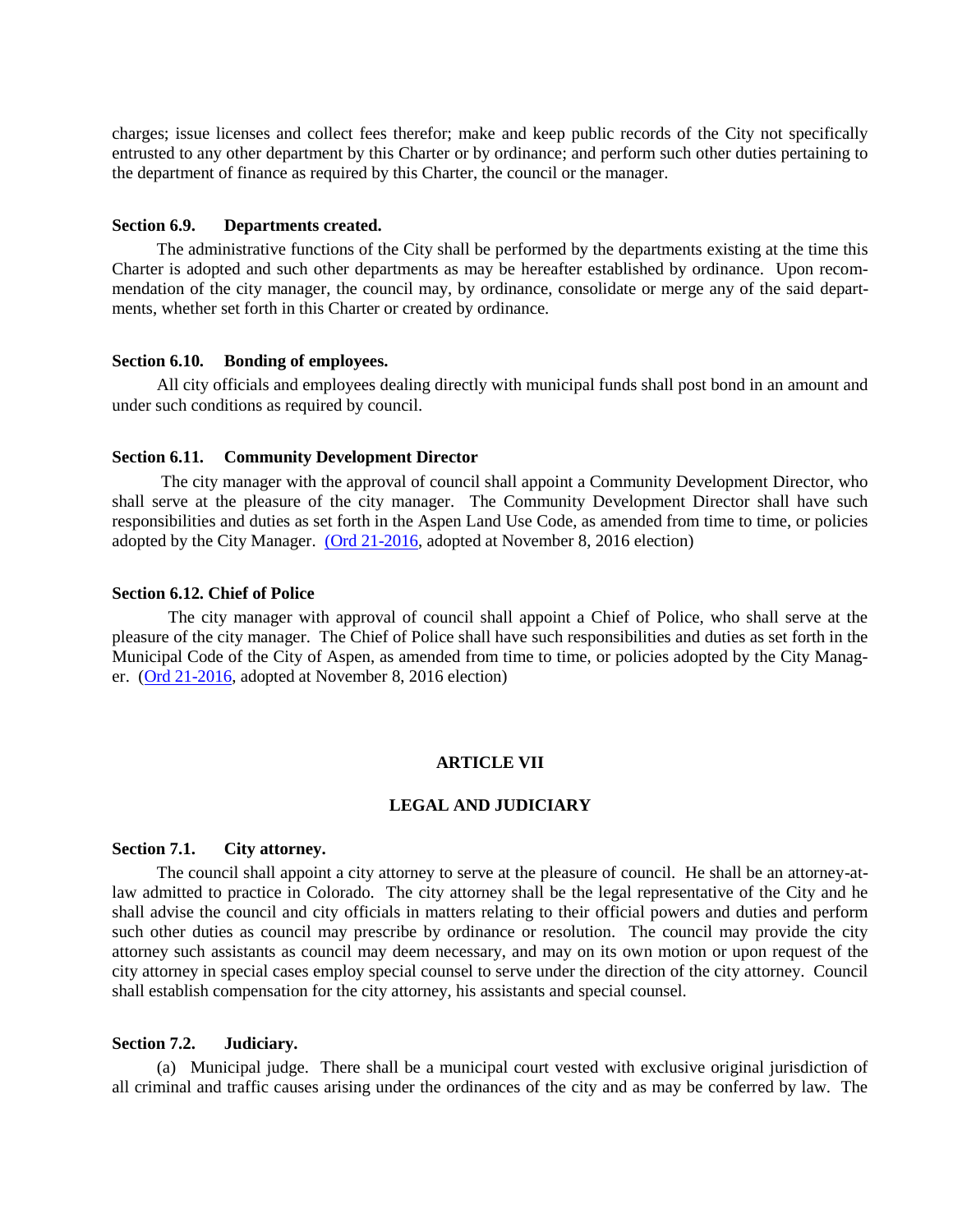municipal court shall be presided over and its functions exercised by a judge appointed by the council for a specified term of no less than two (2) years. The council may re-appoint the municipal judge for a subsequent term or terms, except that the initial appointment may be for a term of office, which expires on the date of the organizational meeting of the council after the next general election. Any vacancy in the office of the municipal judge shall be filled by appointment by the council for the remainder of the unexpired term. The municipal judge shall be an attorney-at-law admitted to practice in the State of Colorado.

(b) Deputy judges. Council may appoint one or more deputy judges as it deems necessary. The deputy municipal judges shall all have the powers of the municipal judge when called upon to act by the municipal judge or the council. In the event that more than one municipal judge is appointed, the council shall designate a presiding municipal judge, who shall serve in is capacity during the terms for which he was appointed. The deputy municipal judges shall be attorneys admitted to practice in the State of Colorado and serve at the pleasure of the council.

(c) Compensation. The municipal judge shall receive a fixed salary or compensation set by the council which salary or compensation shall not be dependent upon the outcome of the matters to be decided by the municipal judge. The deputy municipal judge may receive such compensation for services rendered as council may determine.

(d) Removal. Any municipal judge may be removed during his term of office only for cause. A judge may be removed for cause if:

(1) He is found guilty of a felony or any other crime involving moral turpitude;

(2) He has a disability which interferes with the performance of his duties, and which is, or is likely to become, of a permanent character;

- (3) He has willfully or persistently failed to perform his duties; or
- <span id="page-19-0"></span>(4) He is habitually intemperate. [\(Ord No. 14-2005\)](https://records.cityofaspen.com/WebLink/0/doc/63923/Page1.aspx)

## **ARTICLE VIII**

#### **BOARDS AND COMMISSIONS**

## <span id="page-19-2"></span><span id="page-19-1"></span>**Section 8.1. Existing boards and commissions.**

All existing boards and commissions, including the city planning commission, board of zoning adjustment and board of examiners and appeals, shall continue as established by ordinance, except as otherwise provided by ordinance or this Charter.

#### <span id="page-19-3"></span>**Section 8.2. Composition of boards and commissions.**

No member of the city council, the mayor, any city employee, nor any appointed city official shall serve on any permanent board or commission heretofore established or hereafter established by council during his or her tenure as councilman, mayor, city employee or appointed official. Every member of a permanent board or commission established by this Charter and appointed by council shall be a resident of the City of Aspen for at least one (1) year and shall be a qualified elector, with the exception of the board of appeals and examiners which shall be composed of members who are either residents of the City of Aspen or of the Pitkin County for at least two (2) years. Terms of appointment to such boards and commissions shall not exceed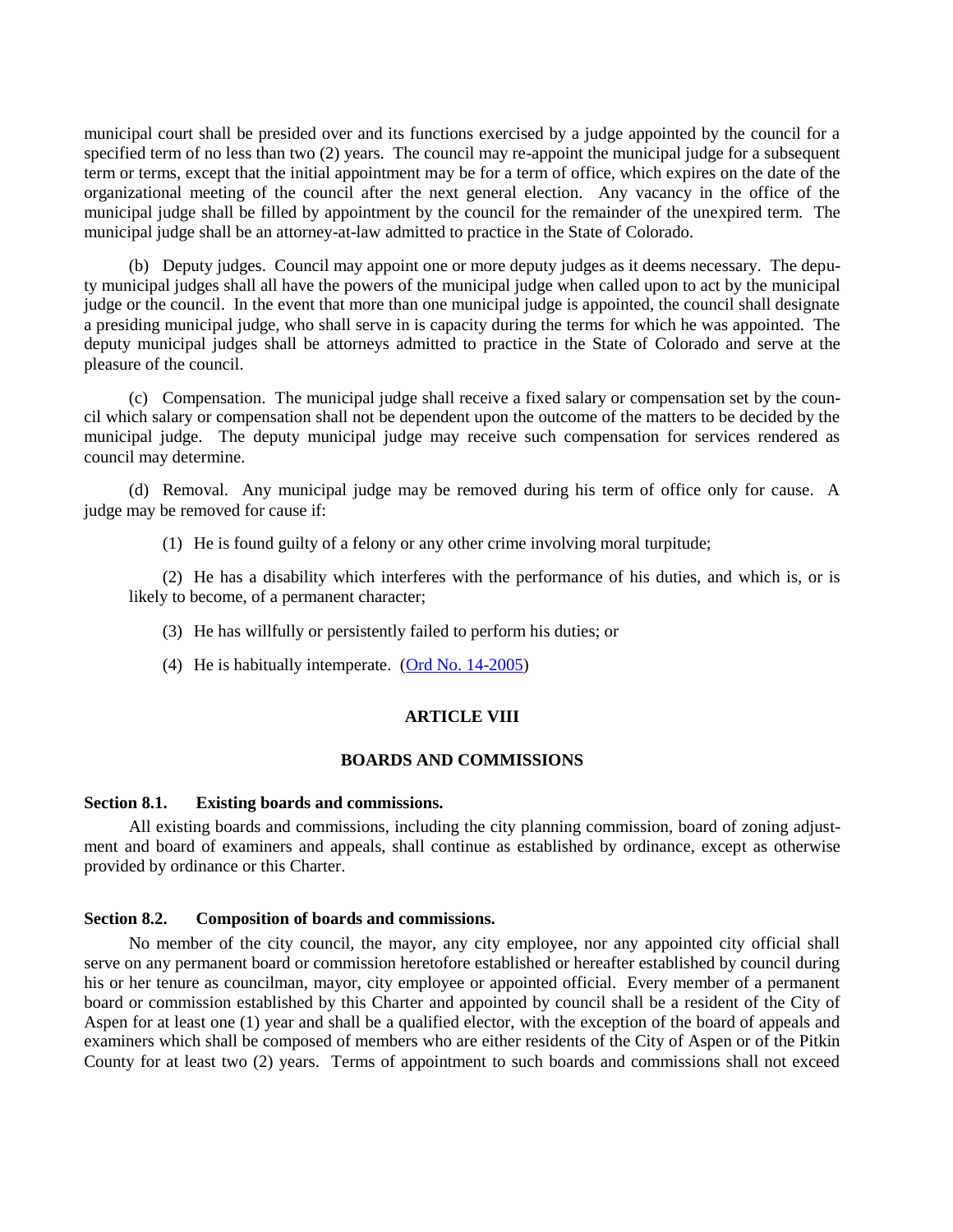four (4) years. There shall be no limitation on the number of terms a member may serve on any permanent board or commission. [\(Ord. No. 49-1980, § 1;](https://records.cityofaspen.com/WebLink/0/doc/65531/Page1.aspx) [Ord. No. 35-2001, § 1\)](https://records.cityofaspen.com/WebLink/0/doc/17166/Page1.aspx)

#### <span id="page-20-0"></span>**Section 8.3. Vacancies.**

Whenever a vacancy occurs on any board or commission, the council shall cause public notice of such vacancy to be made and encourage volunteers to seek appointment to such board or commission.

#### <span id="page-20-1"></span>**Section 8.4. Right to establish.**

In addition to those boards and commissions heretofore created by ordinance, council shall have the power and authority to create boards and commissions including advisory and appeal boards. All permanent boards and commissions including advisory and appeal boards shall be created by ordinance, which shall set forth the powers and duties delegated to such boards and commissions. Initial appointments by the council to any board or commission shall specify the terms of office of each individual in order to achieve over-lapping tenure. All members, however, shall be subject to removal by the council. The council shall also make appointments to fill vacancies for the unexpired terms. Each board and commission shall elect its own chairman and vice-chairman from among its members. Each board and commission shall operate in accordance with its own rules of procedure except as otherwise directed by the council. All meetings of any board or commission shall be open to the public. Any board or commission created under this article which is not required by statute or this Charter may be abolished by the council.

#### **ARTICLE IX**

## **CITY FINANCES**

#### <span id="page-20-4"></span><span id="page-20-3"></span><span id="page-20-2"></span>**Section 9.1. Fiscal year.**

The fiscal year of the City shall begin on the first day of January and end on the last day of December.

#### <span id="page-20-5"></span>**Section 9.2. Submission of budget and budget message.**

The city manager, prior to the beginning of each fiscal year, shall submit to the council the budget for said ensuing fiscal year and an accompanying message.

#### <span id="page-20-6"></span>**Section 9.3. Budget message.**

The manager's message shall explain the budget both in fiscal terms and in terms of the work programs It shall outline the proposed financial policies of the City for the ensuing fiscal year, describe the important features of the budget, indicate any major changes from the current year in financial policies, expenditures, and revenues, together with the reasons for such changes, summarize the City's debt position, and include such other material as the manager deems desirable or which the council may require.

#### <span id="page-20-7"></span>**Section 9.4. Budget content.**

The budget shall provide a complete financial plan of all municipal funds and activities for the ensuing fiscal year and, except as required by law or this Charter, shall be in such form as the manager deems desirable or the council may require. In organizing the budget, the manager shall utilize the most feasible combination of expenditure classification by fund, organization unit, program, purpose or activity, and object. It shall begin with a clear general summary of its contents and shall be so arranged as to show comparative figures for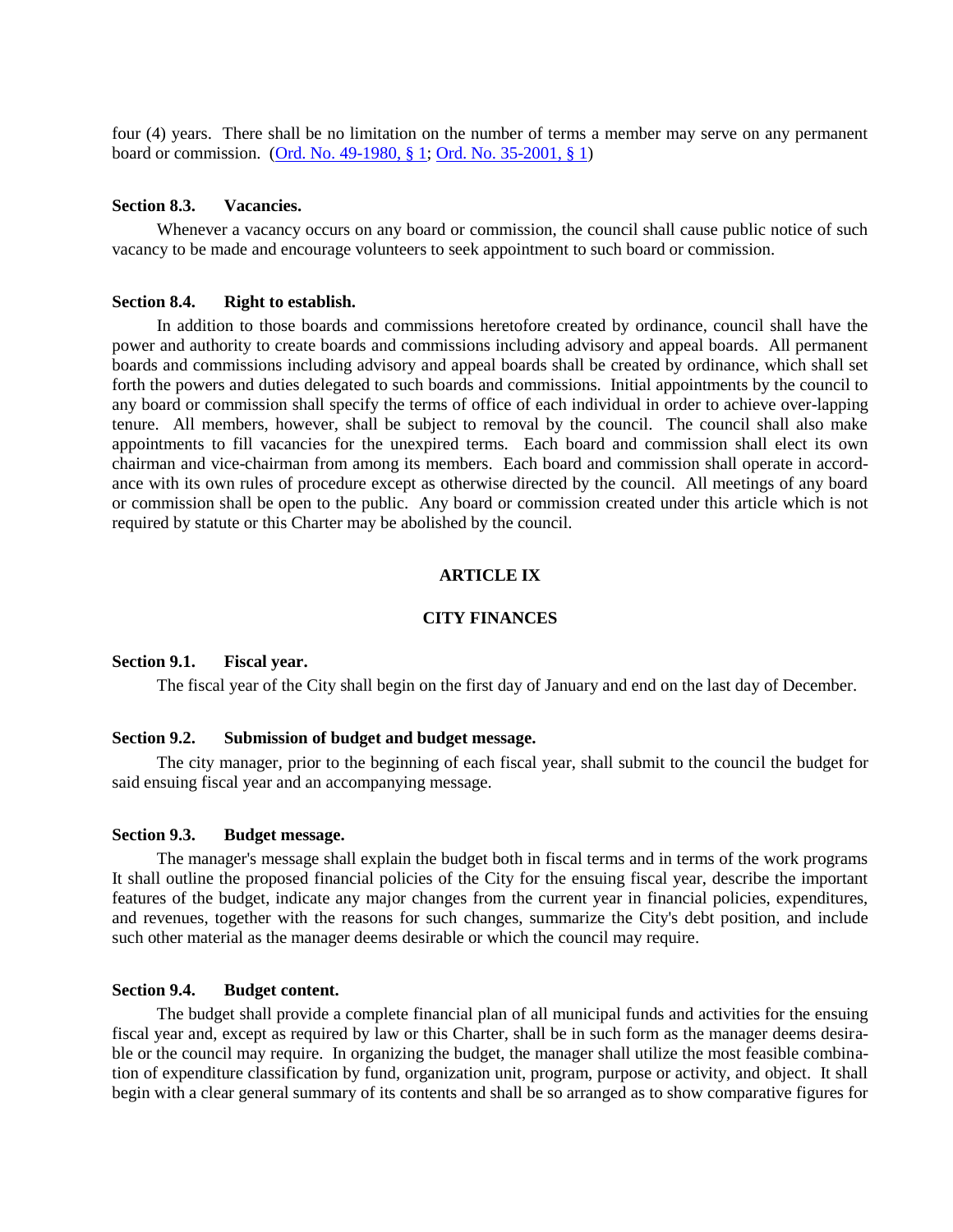actual and estimated income and expenditures of the preceding fiscal year. It shall indicate in separate sections:

(a) Anticipated revenues classified as cash surplus, miscellaneous revenues, and amount to be received from property tax; cash surplus being defined for purposes of this article as the amount by which cash is expected to exceed current liabilities and encumbrances at the beginning of the ensuing fiscal year;

(b) Proposed expenditures for current operations during the ensuing fiscal year, detailed by offices, departments and agencies in terms of their respective work programs, and the method of financing such expenditures;

(c) A reasonable provision for contingencies;

(d) A capital depreciation fund;

(e) Required expenditures for debt service, judgments, cash deficient recovery and statutory expenditures;

(f) Proposed capital expenditures during the ensuing fiscal year, detailed by offices, departments and agencies when practicable, and the proposed method of financing each such capital expenditure;

(g) Anticipated net surplus or deficit for the ensuing fiscal year for each utility owned or operated by the City and the proposed method of its disposition; subsidiary budgets for each such utility giving detailed income and expenditure information shall be attached as appendices to the budget;

(h) The total of proposed expenditures and provision for contingencies shall not exceed the total of estimated revenue.

#### <span id="page-21-0"></span>**Section 9.5. Capital program.**

(a) Submission. The manager, with such assistance as the council may direct, shall prepare and submit to the council a long-range capital program, simultaneously with his recommended budget.

(b) Contents. The capital program shall include:

(1) A clear general summary of its contents;

(2) A list of all capital improvements which are proposed to be undertaken during the following fiscal years, with appropriate supporting information as to the necessity for the improvement;

(3) Cost estimates, method of financing and recommended schedules for each such improvement; and

(4) The estimated annual cost of operating and maintaining the facilities to be constructed or acquired.

This information may be revised or extended each year with regard to capital improvements still pending or in process of construction or acquisition.

#### <span id="page-21-1"></span>**Section 9.6. Budget hearing.**

A public hearing on the proposed budget and proposed capital program shall be held by the council on any date at least fifteen (15) days prior to the final day established by law for the certification of the ensuing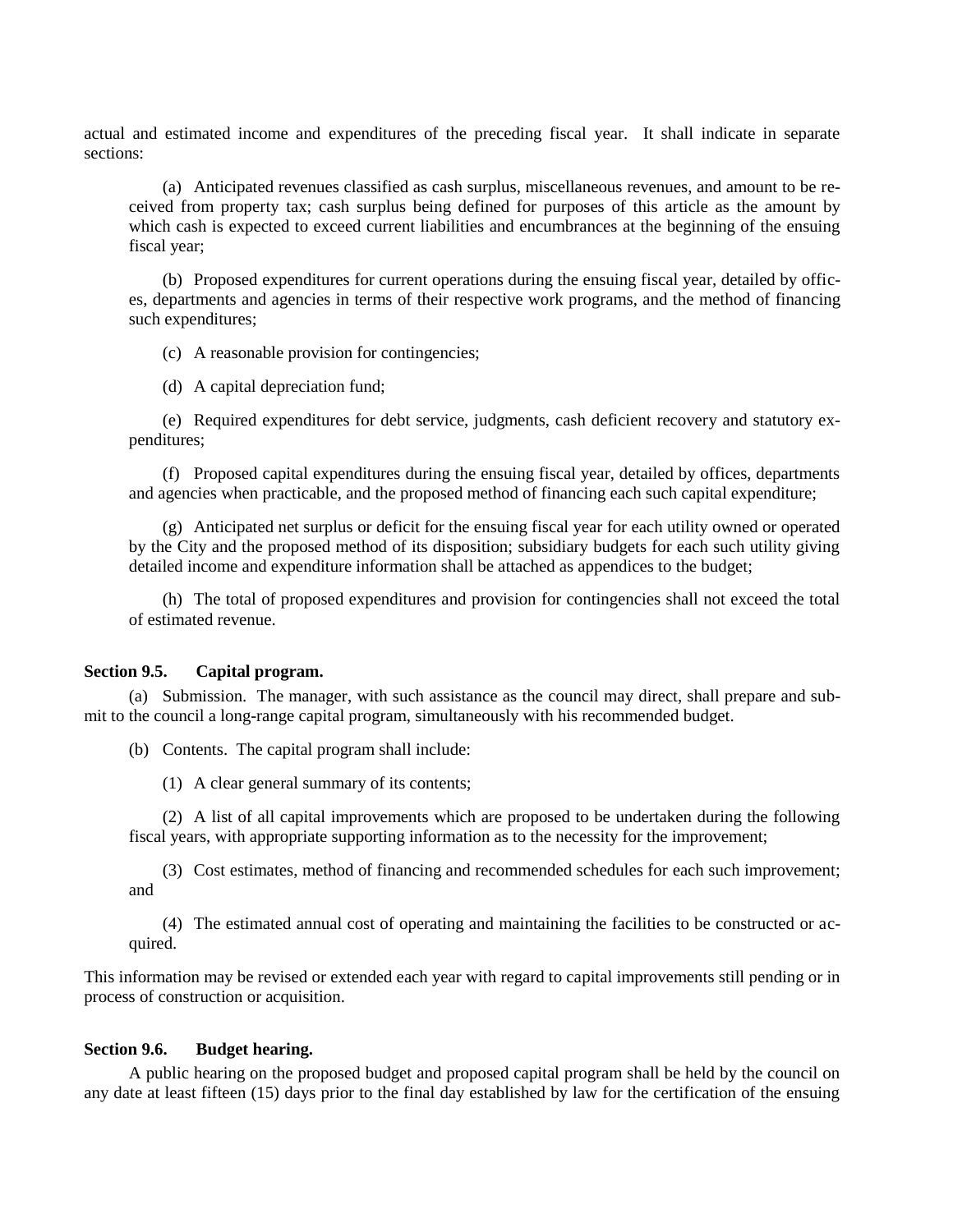year's tax levy to the county. Notice of the time and place of such hearing shall be published one time at least seven (7) days prior to the hearing.

## <span id="page-22-0"></span>**Section 9.7. Council amendments.**

After the public hearing, the council may adopt the budget with or without amendment. In amending the budget, it may add or increase programs or amounts and may delete or decrease any programs or amounts, except expenditures required by law or for debt service or for estimated cash deficit.

#### <span id="page-22-1"></span>**Section 9.8. Council adoption.**

The council shall adopt the budget by resolution on or before the final day established by law for the certification of the ensuing year's tax levy to the county. If it fails to adopt the budget by this date, the amounts appropriated for the current operation for the current fiscal year shall be deemed adopted for the ensuing fiscal year on a month-to-month basis, with all items in it pro-rated accordingly, until such time as the council adopts the budget for the ensuing fiscal year.

#### <span id="page-22-2"></span>**Section 9.9. Property tax levy.**

Adoption of the budget by council shall constitute appropriations of the amounts specified therein as expenditures from the funds indicated and shall constitute a levy of the property tax therein proposed. Council shall cause the same to be certified to the county as required by law.

#### <span id="page-22-3"></span>**Section 9.10. Contingencies.**

The budget may include an item for contingencies. Except in those cases where there is no logical account to which an expenditure can be charged, expenditures shall not be charged directly to contingencies; but instead, the necessary part of the appropriation for contingencies shall be transferred to the logical account, and the expenditure charged to such account. No such transfer shall be made without the express approval of the council, and then only for expenditures which could not readily be foreseen at the time the budget was adopted.

#### <span id="page-22-4"></span>**Section 9.11. Public records.**

Copies of the budget and the capital program as adopted shall be public records and shall be made available to the public in the municipal building.

#### <span id="page-22-5"></span>**Section 9.12. Amendments after adoption.**

(a) Supplemental appropriations. If during the fiscal year the manager certifies that there are available for appropriation revenues in excess of those estimated in the budget, the council by ordinance may make supplemental appropriations for the year up to the amount of such excess.

(b) Emergency appropriations. To meet a public emergency affecting life, health, property or the public peace, the council may make emergency appropriations. Such appropriations may be made by emergency ordinance in accordance with provisions of Section 4.11. To the extent that there are no available unappropriated revenues to meet such appropriations, the council may by emergency ordinance authorize the issuance of emergency notes, which may be renewed from time to time, but the emergency notes and renewals of any fiscal year shall be paid not later than the last day of the fiscal year next succeeding that in which the emergency appropriation was made.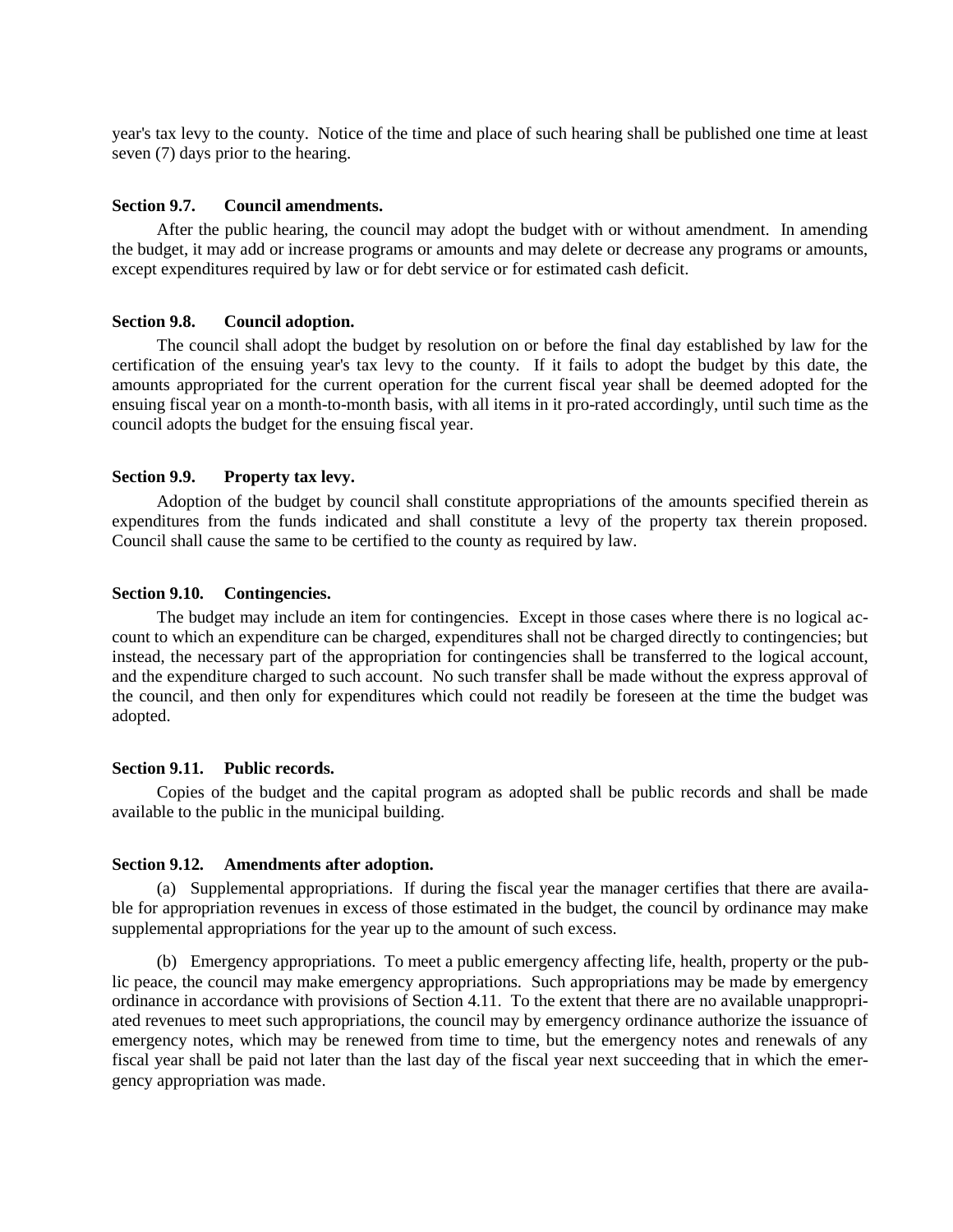(c) Reduction of appropriations. If at any time during the fiscal year it appears probable to the manager that the revenues available will be insufficient to meet the amount appropriated, he shall report to the council without delay, indicating the estimated amount of the deficit, any remedial action taken by him and his recommendation as to any other steps to be taken. The council shall then take such further action as it deems necessary to prevent or minimize any deficit and for that purpose it may by ordinance reduce one or more appropriations.

(d) Transfer of appropriations. Any time during the fiscal year the manager may transfer part or all of any unencumbered appropriation balance among programs within a department, office or agency and, upon written request by the manager, the council may by resolution transfer part or all of any unencumbered appropriation balance from one department, office, agency, or object to another.

(e) Limitation. Effective date. No appropriation for debt service may be reduced or transferred, and no appropriation may be reduced below any amount required by law to be appropriated or by more than the amount of the unencumbered balance thereof. The supplemental and emergency appropriation and reduction or transfer of appropriations authorized by this section may be made effective immediately upon adoption.

## <span id="page-23-0"></span>**Section 9.13. Administration of budget.**

(a) Work programs and allotments. The manager may require each department, office or agency to submit work programs for the ensuing fiscal year showing the requested allotment of its appropriation by periods within the year. The manager shall review and authorize such allotments with or without revision as early as possible in the fiscal year. He may revise such allotments during the year if he deems it desirable and shall revise them to accord with any supplemental, emergency, reduced or transferred appropriation made pursuant to Section 9.12.

(b) Payments and obligations prohibited. No payments shall be made or obligation incurred against any allotment or appropriation except in accordance with appropriations duly made and unless the manager first certifies that there is a sufficient unencumbered balance in such allotment or appropriation and that sufficient funds therefrom are or will be available to cover the claim or meet the obligation when it becomes due and payable. Any authorization of payment or incurring of obligation in violation of the provisions of this Charter shall be void and any payment so made illegal; such action shall be cause for removal of any officer who knowingly authorized or made such payment or incurred such obligation, and he shall also be liable to the city for any amount so paid. However, except where prohibited by law, nothing in this Charter shall be construed to prevent the making or authorizing of payments or making of contracts for capital improvements to be financed wholly or partly by the issuance of bonds, or to prevent the making of any contract or lease providing for payments beyond the end of the fiscal year, provided that such act was made or approved by ordinance.

(c) Monthly budget report. The city manager shall submit to the council a list of budget accounts, bank reconciliations, the status of each budget account, and such other budgetary information as may be required by council in the form of a monthly budget report.

## <span id="page-23-1"></span>**Section 9.14. Independent audit.**

An independent audit shall be made of all city accounts at least annually, and more frequently if deemed necessary by the council. Such audit shall be made by certified or registered public accountants, experienced in municipal accounting, selected by the council. Copies of such audit shall be made available for public inspection at the municipal building.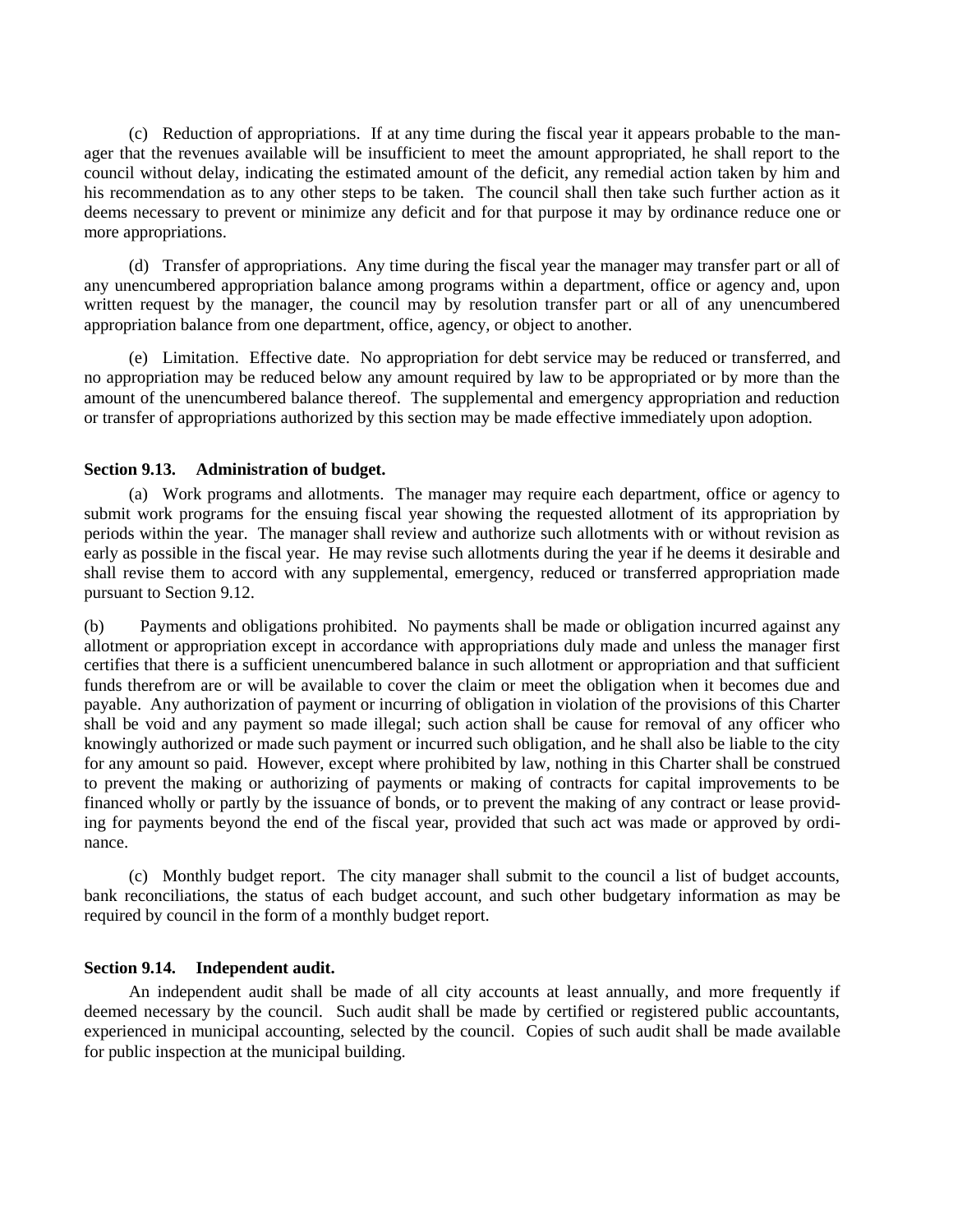## **ARTICLE X**

## **MUNICIPAL BORROWING**

#### <span id="page-24-2"></span><span id="page-24-1"></span><span id="page-24-0"></span>**Section 10.1. Forms of borrowing.**

The City may borrow money and issue the following securities to evidence such borrowing:

- (a) Short-term notes,
- (b) General obligation bonds and other like securities,
- (c) Revenue bonds and other like securities,
- (d) Local improvement bonds and other like securities.

#### <span id="page-24-3"></span>**Section 10.2. Short-term notes.**

The municipal government, upon the affirmative vote of the majority of the entire council, may borrow money without an election in anticipation of the collection of taxes or other revenues and to issue short-term notes to evidence the amount so borrowed. Any such short-term notes shall mature before the close of the fiscal year in which the money is borrowed.

#### <span id="page-24-4"></span>**Section 10.3. General obligation bonds.**

No bonds or other evidence of indebtedness payable in whole or in part from the proceeds of general property taxes or to which the full faith and credit of the City are pledged, shall be issued, except in pursuance of an ordinance, nor until the question of their issuance shall, at a special or general election, be submitted to a vote of the electors and approved by a majority of those voting on the question; qualified electors of the City shall mean those duly qualified to vote at a general or special election in the City of Aspen unless the city council for sufficient reason shall by ordinance calling the election, restrict or limit such classification of electors to taxpaying electors as may be defined by ordinance adopted by the city council, provided, however, that such securities issued for acquiring utilities and rights thereto, or acquiring improving or extending any municipal utility system, or any combination of such purposes, may be so issued without an election.

#### <span id="page-24-5"></span>**Section 10.4. Limitation of indebtedness.**

The City shall not become indebted for any purpose or in any manner in an amount which, including existing indebtedness, shall exceed twenty (20) percent of the assessed valuation of the taxable property within the City, as shown by the last preceding assessment for City purposes; provided, however, that in determining the limitation of the City's power to incur indebtedness there shall not be included bonds issued for the acquisition or extension of a water system or public utilities; or bonds or other obligations issued for the acquisition or extension of enterprises, works or ways from which the City will derive a revenue in accordance with Section 10.5 of this article.

#### <span id="page-24-6"></span>**Section 10.5. Revenue bonds.**

The City may borrow money, issue bonds, or otherwise extend its credit for purchasing, constructing, condemning, otherwise acquiring, extending, or improving a water, electric, gas or sewer system, or other public utility or income-producing project provided that the bonds or other obligations shall be made payable from the net revenues derived from the operation of such system, utility or project, and providing further that any two (2) or more of such systems, utilities, and projects may be combined, operated, and maintained as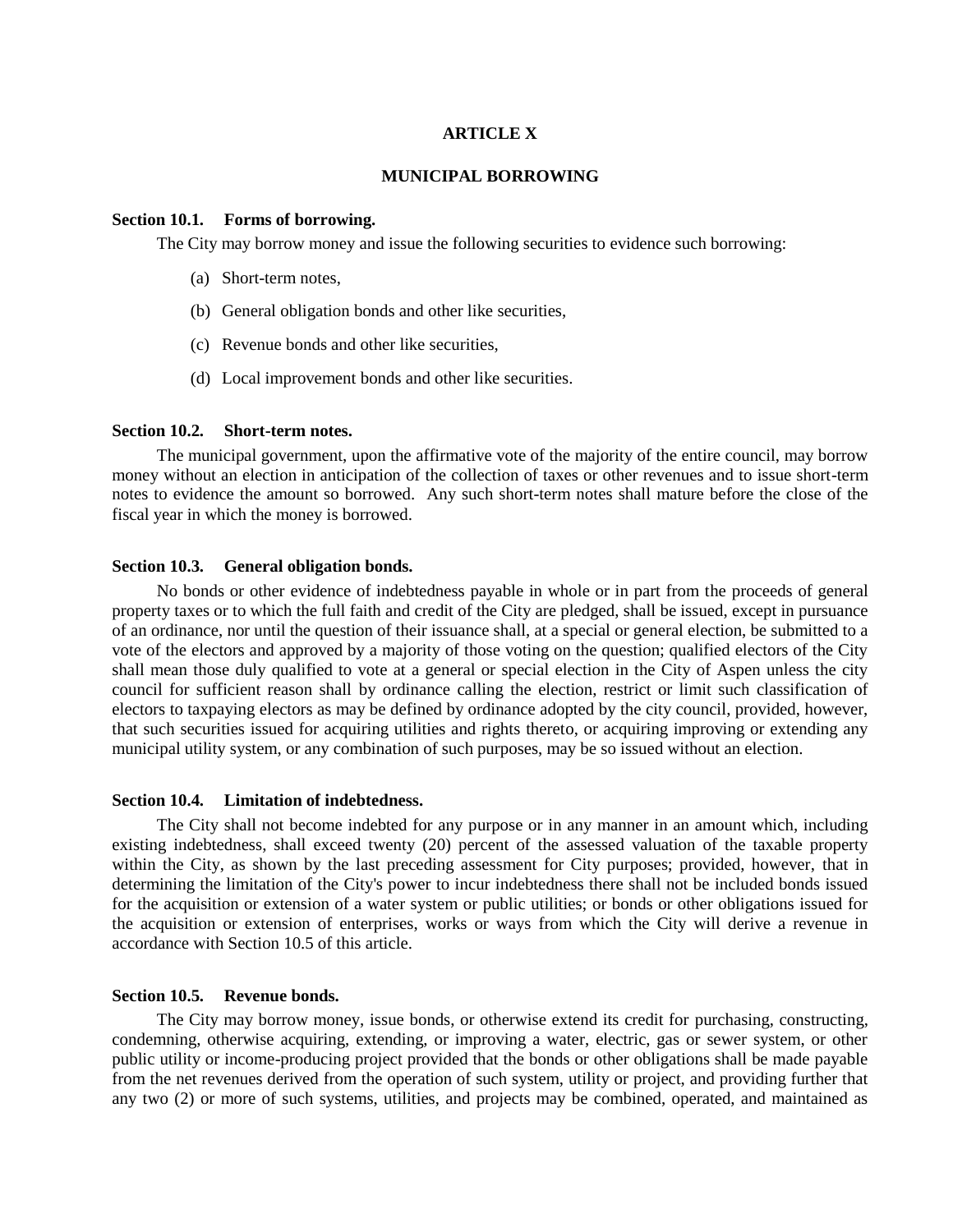joint municipal systems, utilities, or projects in which case such bonds or other obligations shall be made payable out of the net revenue derived from the operation of such joint systems, utilities or projects. Such bonds shall not be considered a debt or general obligation of the City for the purposes of determining any debt limitation thereof.

The City shall, in addition, have the authority to issue revenue bonds payable from the revenue or income of the system, utility or project to be constructed or installed with the proceeds of the bond issue, or payable in whole or in part from the proceeds received by the City from the imposition of a sales or use tax by the State of Colorado, or any agency thereof.

Such bonds shall not be considered a debt or general obligation of the City, and shall not be included as part of the indebtedness of the City for the purposes of determining any debt limitation thereof. The City shall further have the opportunity to issue revenue bonds for such purpose or purposes as may be more particularly set forth by an ordinance or ordinances of the City, the bonds to be payable in whole or in part from the proceeds of the Real Estate Transfer Tax imposed by the City. Such bonds shall not be considered a debt or a general obligation of the City, and shall not be included as part of the indebtedness of the City for purposes of determining any debt limitation thereof. Such Real Estate Transfer Tax shall not be considered a sales or use tax within the meaning of any provisions of this Charter relating to sales and use tax revenue bonds.

No revenue bonds shall be issued until the question of their issuance shall have been approved by a majority of the electors voting on the question at a regular or special election; provided, however, that revenue bonds payable solely from the proceeds of the Real Estate Transfer Tax may be issued without an election; and provided further, however, that industrial development revenue bonds may be issued pursuant to the provisions of the County and Municipal Development Revenue Bond Act and without an election. (Referendum of 4-6-71; [Ord. No. 48-1980\)](https://records.cityofaspen.com/WebLink/0/doc/65530/Page1.aspx)

#### <span id="page-25-0"></span>**Section 10.6. Refunding bonds.**

The council may authorize, by ordinance, without an election, issuance of refunding bonds or other like securities for the purpose of refunding and providing for the payment of the outstanding bonds or other like securities of the City of the same nature, or in advance of maturity by means of an escrow or otherwise.

## <span id="page-25-1"></span>**Section 10.7. Special or local improvement district bonds.**

The City shall have the power to create local improvement districts and to assess the cost of the construction or installation of special or local improvements of every character against benefited property within designated districts in the City by:

(a) Order of council, subject, however, to protest by the owners of a majority of all property benefited and constituting the basis of assessment as the council may determine.

(b) On a petition by the owners of more than fifty (50) percent of the area of the proposed district, provided that such majority shall include not less than fifty (50) percent of the landowners residing in the territory.

In either event, a public hearing shall be held at which all interested parties may appear and be heard. Right to protest and notice of public hearing shall be given as provided by council by ordinance. Such improvements shall confer special benefits to the real property within said district and general benefits to the City at large. The council shall have the power by ordinance without an election to prescribe the method of making such improvements, of assessing the cost thereof, and of issuing bonds for cost of constructing or installing such improvements including the costs incidental thereto.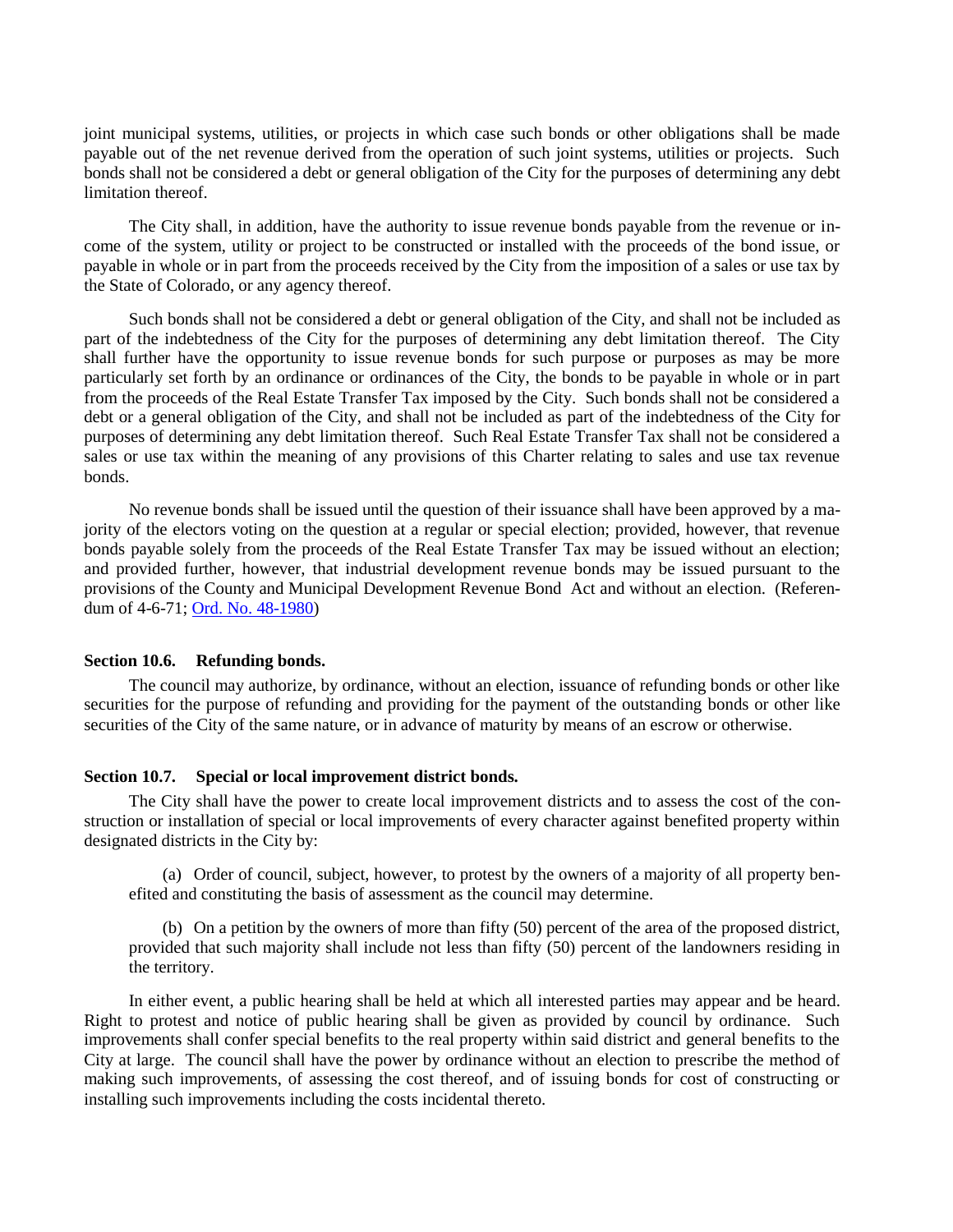Where all outstanding bonds of a special or local improvement district have been paid and any monies remain to the credit of the district, they shall be transferred to a special surplus and deficiency fund and whenever there is a deficiency in any special or local improvement district fund to meet the payments of outstanding bonds and interest due thereon, the deficiency shall be paid out of said surplus and deficiency fund. Whenever a special or local improvement district has paid and cancelled three-fourths of its bonds issued, and for any reason the remaining assessments are not paid in time to take up the remaining bonds of the district and the interest due thereon, and there is not sufficient monies in the special surplus and deficiency fund, then the City shall pay said bonds when due and the interest due thereon, and reimburse itself by collecting the unpaid assessments due said district.

In consideration of general benefits conferred on the City at large from the construction or installation of improvements in improvement districts, the Council may levy annual taxes on all taxable property within the City at a rate not exceeding four (4) mills in any one year, to be disbursed as determined by the Council for the purpose of paying for such benefits, for the payment of any assessment levied against the City itself in connection with bonds issued for improvement districts, or for the purpose of advancing monies to maintain current payments of interest and equal annual payments of the principal amount of bonds issued for any improvement district hereinafter created. The proceeds of such taxes shall be placed in a special fund and shall be disbursed only for the purposes specified herein, provided that in lieu of such tax levies, the Council may annually transfer to such special fund any available monies of the City, but in no event shall the amount transferred in any one year exceed the amount which would result from a tax levied in such year as herein limited.

#### <span id="page-26-0"></span>**Section 10.8. Long term installment contracts, rentals and leaseholds.**

In order to provide necessary land, buildings, equipment and other property for governmental or proprietary purposes, the City is hereby authorized to enter into long term installment purchase contracts and rental or leasehold agreements. Such agreements may include an option or options to purchase and acquire title to such property within a period not exceeding the useful life of such property, and in no case exceeding forty (40) years. Each such agreement and the terms thereof shall be approved by an ordinance duly enacted by the City. The city council is authorized and empowered to provide for the payment of said payments or rentals from a general levy imposed upon both personal and real property included within the boundaries of the City, or by imposing rates, tolls and service charges for the use of such property or any part thereof by others, or from any other available municipal income, or from any one or more of the above sources. Provided, that nothing herein shall be construed to eliminate the necessity of voter approval of a tax or levy if otherwise required by this Charter. The obligation to make any payments or pay any rentals shall constitute an indebtedness of the City within the meaning of the Charter limitation on indebtedness. Property acquired or occupied pursuant to this Charter shall be exempt from taxation so long as used for authorized governmental or proprietary functions of the City. [\(Ord. No. 12-1975\)](https://records.cityofaspen.com/WebLink/0/doc/64647/Page1.aspx)

#### **ARTICLE XI**

## **PUBLIC UTILITIES AND FRANCHISES**

#### <span id="page-26-3"></span><span id="page-26-2"></span><span id="page-26-1"></span>**Section 11.1. General powers.**

The City shall have and exercise with regard to all utilities and franchises, all municipal powers, including without limitation, all powers now existing and which may be hereafter provided by the constitution and statutes. The right of the City to construct, purchase, or condemn any public utility, work or way, is expressly reserved. Except as otherwise provided by constitution, or this Charter, all powers concerning the granting, amending, revoking, or otherwise dealing in franchises shall be exercised by the council.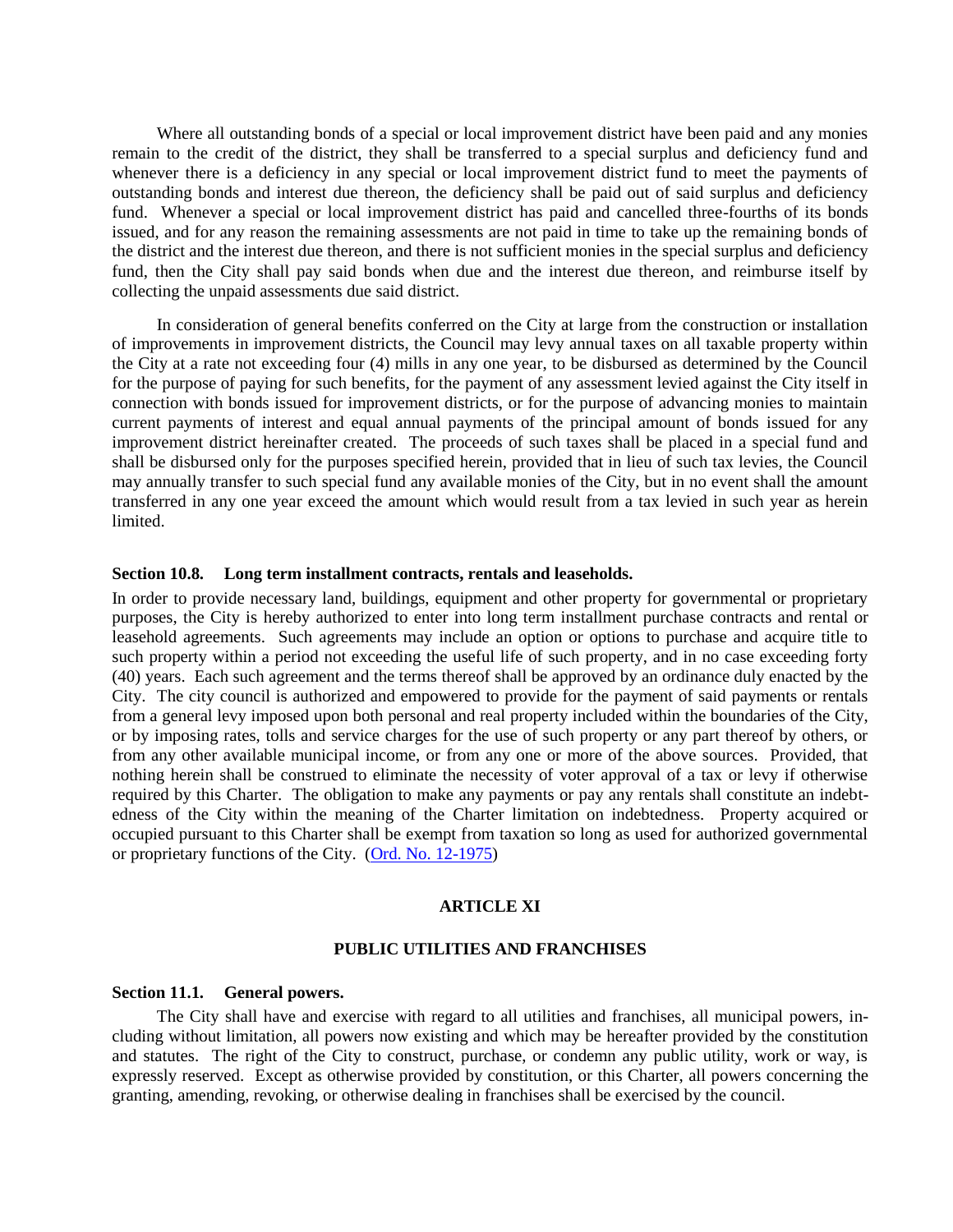## <span id="page-27-0"></span>**Section 11.2. Water rights.**

The City shall have the power to buy, exchange, lease, own and control water rights.

#### <span id="page-27-1"></span>**Section 11.3. Utility rates and service areas.**

The council shall by ordinance establish rates for services provided by municipality-owned utilities. All newly-annexed territory shall be served by municipal utilities within a reasonable period of time after annexation. If the council desires to extend the municipal water utility transmission lines beyond city boundaries, it shall do so by ordinance.

#### <span id="page-27-2"></span>**Section 11.4. Granting of franchises.**

No franchise shall be granted except upon approval by a majority of the electors voting thereon.

#### <span id="page-27-3"></span>**Section 11.5. Franchise records.**

The council shall cause to be kept in the office of the city clerk an indexed franchise record in which shall be transcribed copies of all franchises heretofore and hereafter granted. The index shall give the name of the grantee and any assignees. The record, a complete history of all such franchises, shall include a comprehensive and convenient reference to all actions at law affecting the same, and copies of all annual reports and such other matters of information and public interest as the council may from time to time require.

#### <span id="page-27-4"></span>**Section 11.6. Existing franchises.**

<span id="page-27-5"></span>All franchise ordinances of the City in effect at the time that this Charter is adopted shall remain in full force and effect according to their provisions and terms until the expiration date provided in such ordinance or until modified by another franchise as provided in Section 11.4.

## **ARTICLE XII**

## **TAXATION**

#### <span id="page-27-7"></span><span id="page-27-6"></span>**Section 12.1. Authority to levy taxes.**

The council may levy and collect taxes for municipal purposes including, without limitation general ad valorem property taxes, and it may levy and collect special assessments for local improvements as provided in this Charter; provided, however, that no income tax, sales tax or excise tax shall be levied after the adoption of this Charter until such tax shall have been approved by majority of the electors voting at a regular or special election.

#### **ARTICLE XIII**

## **MISCELLANEOUS LEGAL PROVISIONS**

#### <span id="page-27-10"></span><span id="page-27-9"></span><span id="page-27-8"></span>**Section 13.1. Eminent domain.**

The City shall have the right to eminent domain as provided by the constitution and the statutes.

#### <span id="page-27-11"></span>**Section 13.2. Reservation of power.**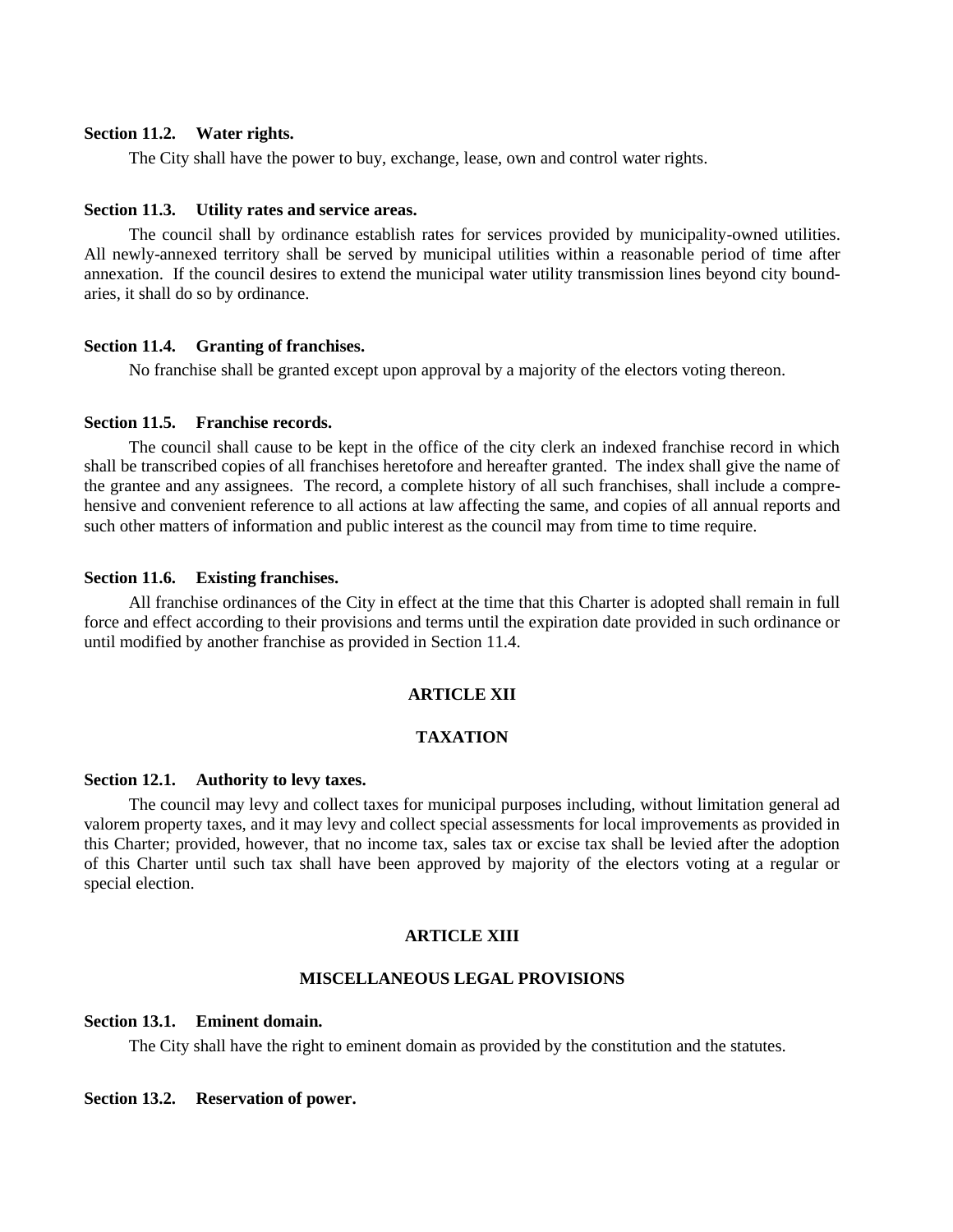The power to supersede any law of this state now or hereafter in force, insofar as it applies to local or municipal affairs shall be reserved to the City, acting by ordinance, subject only to restrictions of Article XX of the state constitution.

#### <span id="page-28-0"></span>**Section 13.3. Liability of City.**

All claims and actions for the recovery of compensation for personal injury, death, or property damage against the City on account of its negligence shall be governed by the Colorado Governmental Immunity Act as now existing or as hereafter modified or amended. (Ord. 46-1992 §3, Election August 11, 1992)

#### <span id="page-28-1"></span>**Section 13.4. Restrictions on the sale or change in use of property.**

Council shall not sell, exchange or dispose of public building, utilities or real property in use for public purposes, including real property acquired for open space purposes, without first obtaining the approval of a majority of the electors voting thereon. Additionally, the city council shall not cause or permit the change in use of the real property acquired for open space purposes, other than for recreational, agricultural or underground easement purposes, without first obtaining the approval of a majority of the electors voting thereon. No real property acquired for open space purposes shall be sold, exchanged, disposed of, or converted to other uses other than for recreational, agricultural or underground easement purposes, unless such open space is replaced with other open space property of equivalent or greater value as of the date of sale or conversion as determined by the City Council by resolution following a public hearing taking into consideration monetary, environmental, and aesthetic values. [\(Ord. No. 14-1982;](https://records.cityofaspen.com/WebLink/0/doc/34541/Page1.aspx) election 11/2/1999)

#### <span id="page-28-2"></span>**Section 13.5. Co-operative contracts.**

The council may by resolution enter into contracts or agreements with other governmental units, special districts, or persons for the joint use of buildings, equipment, or facilities, or for furnishing or receiving commodities or services.

#### <span id="page-28-3"></span>**Section 13.6. Grants to regional service authorities.**

In the interest of governmental services provided on a regional or area-wide basis and the benefits realized by the City of Aspen from said service, the council may by ordinance provide grants of municipal funds and services to regional service authorities existing at the time this Charter becomes effective or thereafter created.

#### <span id="page-28-4"></span>**Section 13.7. Bequests, gifts and donations.**

Council, on behalf of the City, may receive or refuse bequests, gifts, and donations of all kinds of property in fee simple or in trust for public, charitable, or other purposes, and do all things and acts necessary to carry out the purpose of such gifts, bequests, and donations with power to manage, sell, lease, or otherwise dispose of the same in accordance with the terms of the gift, bequest, or trust.

#### <span id="page-28-5"></span>**Section 13.8. Emergency powers.**

In case of riot, insurrection or extra-ordinary emergency, the mayor, or in his absence, the manager, shall assume general control of the city government and all branches and be responsible for the suppression of disorders and the restoration of normal conditions. At any time of threatened or actual civil insurrection, the mayor shall: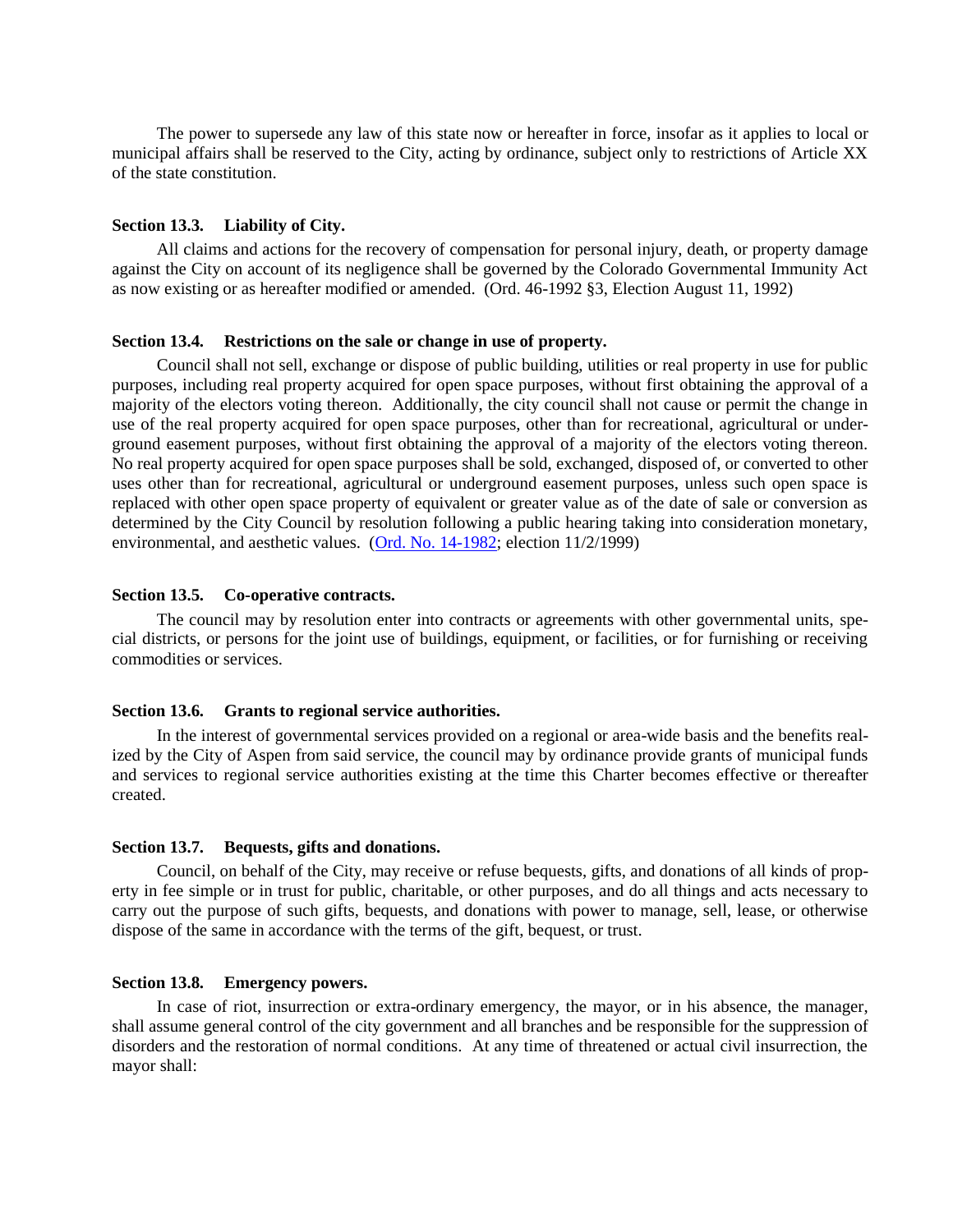(a) Proclaim the existence and termination of a threatened or actual civil insurrection;

(b) Request the governor's proclamation at his discretion if he believes that the resources and ability of the community are inadequate to cope with the peril;

(c) Convene the council within two (2) days if it appears that the state of civil insurrection will continue for more than two (2) days;

(d) Execute all his normal powers and all his special powers lawfully conferred upon him including, but not limited to, establishing written rules and regulations governing conduct and activities reasonably related to the protection of life and property and to the suppression of the civil insurrection.

#### <span id="page-29-0"></span>**Section 13.9. Severability of Charter provisions.**

If any provision, section, article or clause of this Charter or the application thereof to any person or circumstance shall be found to be invalid by a court, such invalidity shall not affect any remaining portion or application of the Charter which can be given effect without the invalid portion or application, provided such remaining portions or applications are not determined by the court to be inoperable, and to this end this charter is declared to be severable.

#### <span id="page-29-1"></span>**Section 13.10. Charter amendments.**

This Charter may be amended at any time in the manner provided by the constitution. Nothing herein contained shall be construed as preventing the submission to the people of more than one Charter amendment at any one election. If provisions of two (2) or more proposed amendments adopted or approved at the same election conflict, the amendment receiving the highest affirmative vote shall become effective.

#### <span id="page-29-2"></span>**Section 13.11. Interpretations.**

Except as otherwise specifically provided or indicated by the context hereof, all words used in this Charter indicating the present tense shall not be limited to the time of the adoption of this Charter but shall extend to and include the time of the happening of any event or requirement for which provision is made herein. The singular number shall include the plural, the plural shall include the singular and the masculine gender shall extend to and include the feminine gender and neuter, and the word "person" may extend and be applied to bodies politic and corporate and to partnerships as well as to individuals.

## <span id="page-29-3"></span>**Section 13.12. Definitions.**

As used in this Charter the following words and phrases shall have the following meanings:

(a) *Appropriation.* The authorized amount of monies set aside for expenditures during a specified time for a specific purpose.

(b) *City.* City of Aspen, Colorado, a municipal corporation.

(c) *Council.* The city council of the City of Aspen, including the mayor, unless provided otherwise.

(d) *Manager.* The city manager of the City of Aspen appointed pursuant to Section 6.1.

(e) *Franchise.* An irrevocable privilege granted by the City permitting a specified use of public property for a specified length of time.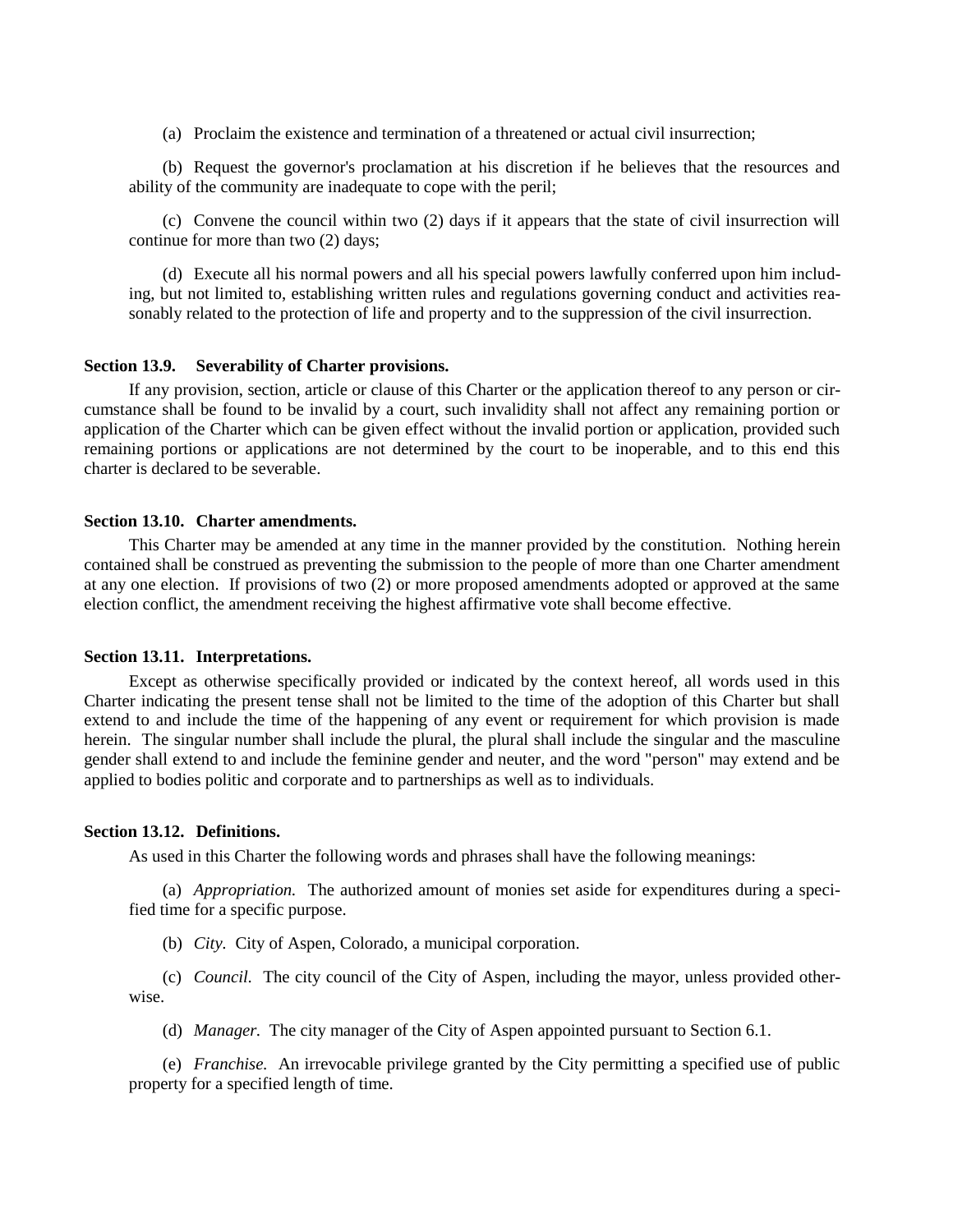(f) *Employee.* A person employed by the City of Aspen.

(g) *General municipal election.* A municipal election held every two (2) years at which candidates for elective offices of the City are voted upon in accordance with this Charter.

(h) *Public utility.* Any person, firm, or corporation operating heat, power, or light systems, communication systems, water, sewer or scheduled transportation systems, and serving or supplying the public under a franchise granted by the City.

(i) *Officer.* Any person elected to office or appointed by council, including appointees to boards and commissions.

(j) *Constitution.* The Constitution of the State of Colorado.

(k) *Statutes*. The applicable laws of the State of Colorado as they now exist or as they may be amended, changed, repealed or otherwise modified by legislative procedure.

(l) *Elector.* A person qualified to vote under the Constitution and Statutes of the State of Colorado.

(m) *Permanent board or commission.* A board or commission intended by council to be a part of the permanent governmental structure of the City of Aspen as established by ordinance.

#### <span id="page-30-0"></span>**Section 13.13 Specially Designated Spaces.**

(a) Specially Designated Spaces. The following City-owned properties are hereby identified as Specially Designated Spaces:

(1) The Ute Cemetery.

(2) The John Denver Sanctuary at the Rio Grande Park.

(b) Uses of Specially Designated Spaces. Notwithstanding any portion of the Municipal Code to the contrary, changes in the authorized uses of Specially Designated Spaces shall be by resolution approved by the unanimous vote of all council members. (Ord. No.  $34-2001$ , § 1)

#### <span id="page-30-1"></span>**Section 13.14 – Voter authorization of certain land use approvals.**

(a) Any land use approval granted by the City of Aspen, or an amendment to a previous land use approval, including those granted as a result of litigation, on land within the zone districts listed in paragraph (b), that exceeds the zoning limitations for allowable floor area or maximum height (including height restricted by view planes), or which reduces the requirements for the amount of off-street parking spaces or affordable housing, shall not be effective unless subsequently approved by a majority of all City electors voting thereon.

(b) Except as set forth herein below, the provisions of paragraph (a) shall apply to all properties east of Castle Creek within the following zone districts on January 1, 2015: Commercial Core (CC) zone district, Commercial (C-1) zone district, Service/Commercial/Industrial (S/C/I) zone district, Neighborhood Commercial (NC) zone district, Mixed Use (MU) zone district, Lodge (L) zone district, Commercial Lodge (CL) zone district, Lodge Overlay (LO) zone district, Lodge Preservation Overlay (LP) zone district.

(c) Although within the zone districts set forth in paragraph (b), the following shall be exempt from the provisions of paragraph (a): single-family and duplex homes, replacement of non-conforming structures, and variations necessary to meet the requirements of the Americans with Disabilities Act (ADA), the Federal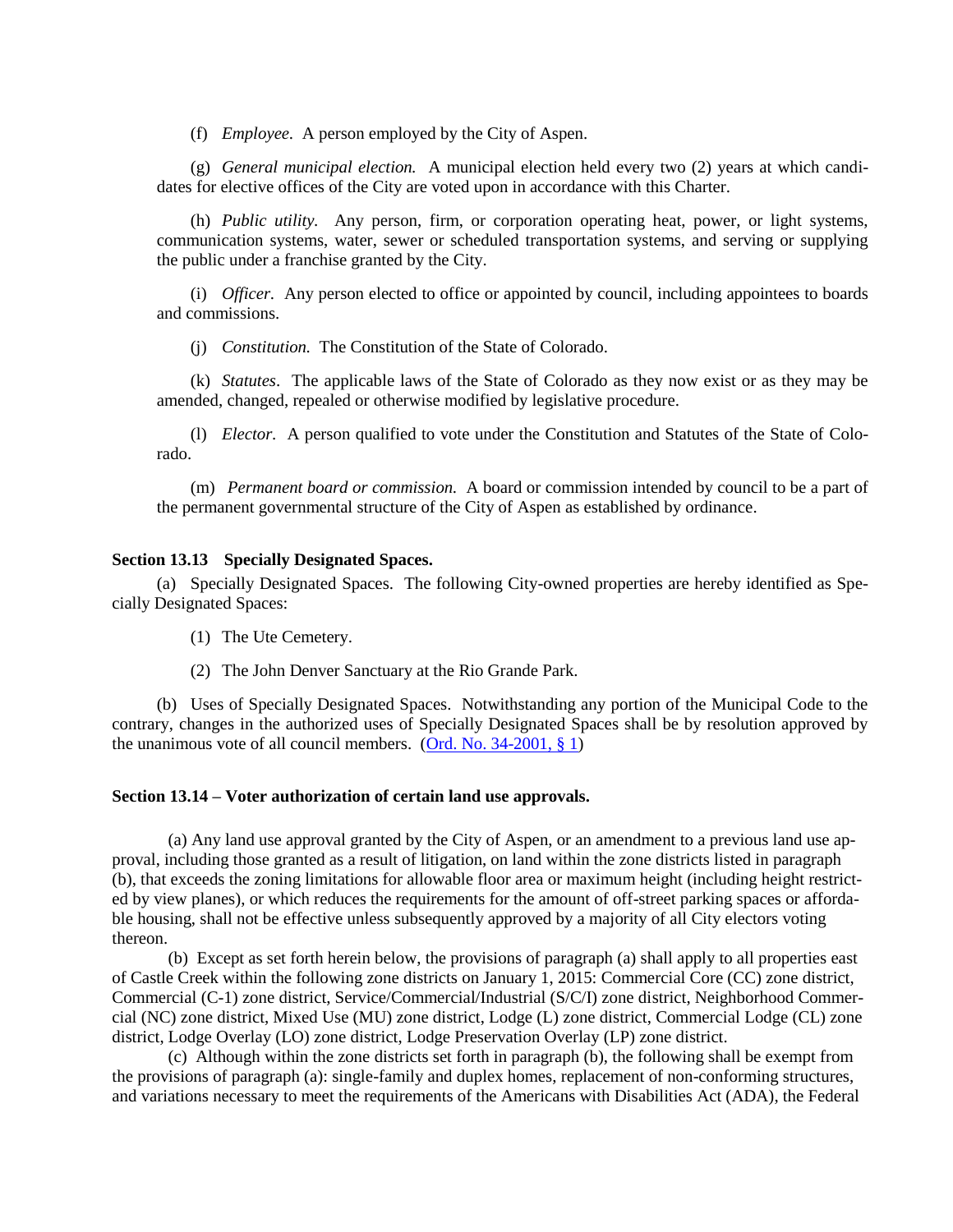Fair Housing Act (FHA), the Federal Telecommunications Act (FTA), to implement energy efficiency measures, to meet applicable building and fire codes, or an amendment to a previous land use approval that reduces height or floor area or increases the amount of parking or affordable housing.

(d) The approval of the electorate required by this Section shall take place at the next available previously scheduled state or county election, the next general municipal election or a special election set by the Council, whichever is earlier.

(e) The City of Aspen shall amend the Land Use Regulations to be consistent with this Home Rule Charter Amendment. (election 5/5/2015)

#### **ARTICLE XIV**

## **TRANSITION PERIOD**

## <span id="page-31-2"></span><span id="page-31-1"></span><span id="page-31-0"></span>**Section 14.1. Effective date of Charter.**

This Charter shall become effective immediately upon voter approval except that those provisions of Article IX relating to the preparation and submission of the budget and capital program shall become effective for the 1971 annual budget, and those provisions in Article III relating to the election of mayor and councilmen shall become effective at the first general election scheduled under this Charter to be held on May 4, 1971.

#### <span id="page-31-3"></span>**Section 14.2. Prior city legislation.**

All bylaws, ordinances, resolutions, rules and regulations of the City which are not inconsistent with this Charter and which are in force and effect at the effective date of this Charter shall continue in full force and effect until repealed or amended. Those provisions of any effective bylaw, ordinance, resolution, rule or regulation which are inconsistent with this Charter are hereby repealed.

## <span id="page-31-4"></span>**Section 14.3. Present elected officials to continue in office.**

The present city council and mayor in office at the time of the adoption of this Charter shall continue at their present salaries, to serve and carry out the functions, powers and duties of their offices until their successors assume the duties of their offices.

The present city clerk and city treasurer in office at the time of the adoption of this Charter, shall continue at their present salaries to serve and carry out the functions, powers, and duties of their offices until the next general municipal election.

#### <span id="page-31-5"></span>**Section 14.4. Continuation of present boards and commissions.**

All boards and commissions in office at the time of adoption of this Charter shall continue to function with their present powers and duties as provided in the respective ordinances.

#### <span id="page-31-6"></span>**Section 14.5. Continuation of appointed officers and employees.**

Except as otherwise provided herein, after the effective date of this Charter, all appointive officers and all employees of the City shall continue in that city office or employment, which corresponds to the city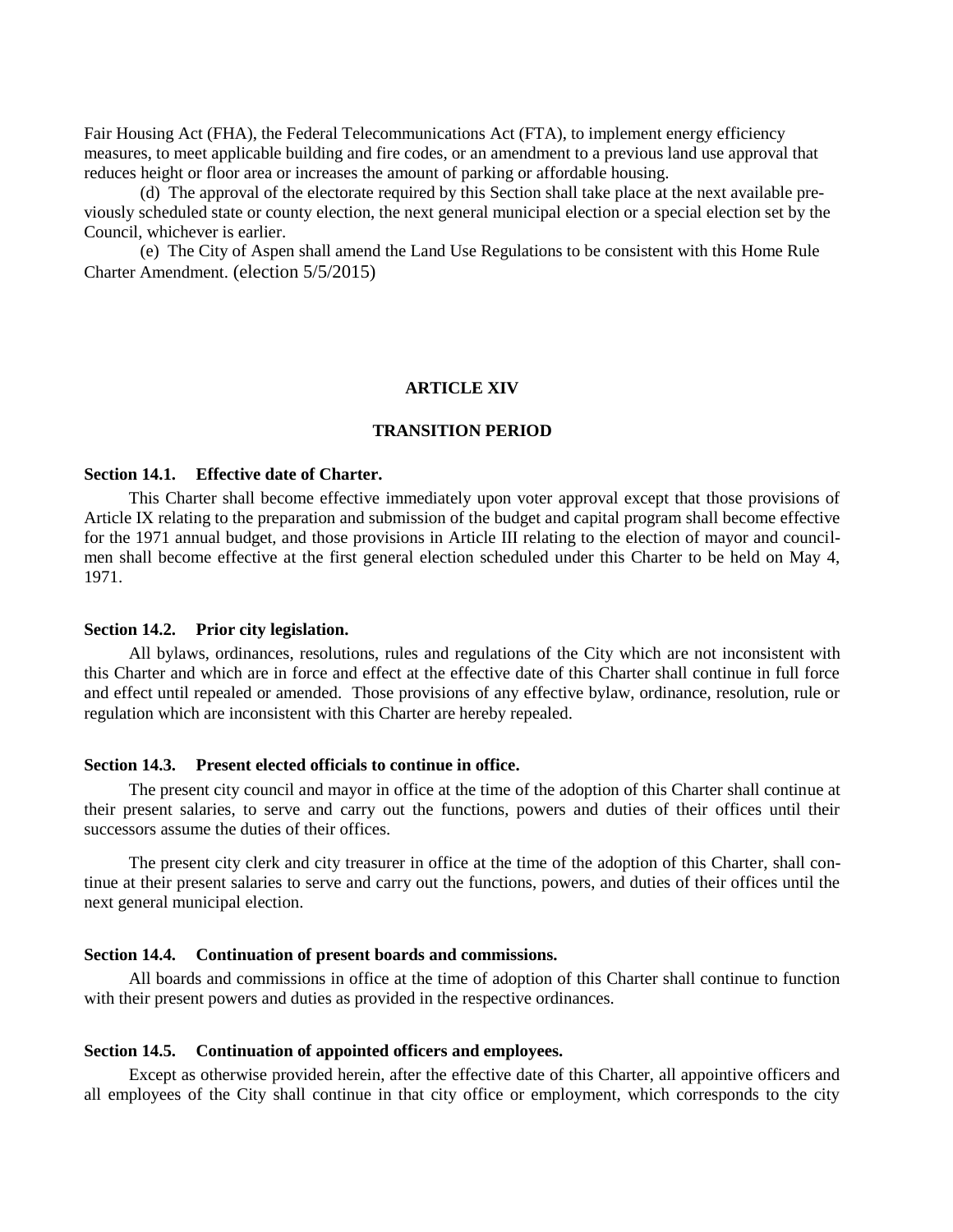office or employment which they held prior to the effective date of this Charter, as though they had been appointed or employed in the manner provided in this Charter; and they shall in all respects be subject to the provisions of this Charter, except that any officer or employee who holds a position which this Charter provides be held at the pleasure of the appointing officer or body, shall hold such position only at such pleasure regardless of the term for which originally appointed.

## <span id="page-32-0"></span>**Section 14.6. Saving clause.**

This Charter shall not affect any suit pending in any court or any document heretofore executed in connection therewith. Nothing in this Charter shall invalidate any existing contracts between the City of Aspen and individuals, corporations or public agencies.

## **CERTIFICATE OF FINAL ADOPTION**

<span id="page-32-1"></span>We, the undersigned, present members of the Aspen Charter Convention, duly elected by the people of Aspen, Colorado at a special election held on March 24, 1970, or duly appointed according to law, under authorization of Article XX, Constitution of the State of Colorado, to frame a Home Rule Charter for the City of Aspen, do hereby certify that the foregoing is the Proposed Charter as finally approved and adopted by the members of the Convention on the 14th day of May, 1970, for submission to the people of Aspen at a special election to be held on June 16, 1970.

Executed in triplicate at Aspen, Colorado, this 14th day of May, 1970.

| Dr. William Comcowich, President                                      | Eve Homeyer, Vice President |
|-----------------------------------------------------------------------|-----------------------------|
| Ramona Markalunas, Secretary                                          | Wayne Habermann             |
| James Adams                                                           | <b>Francise Kalmes</b>      |
| Curtis Baar                                                           | Werner Kuster               |
| Neil Beck                                                             | Ralph Melville              |
| <b>Fritz Benedict</b>                                                 | Robin Molny                 |
| Albert Bishop                                                         | William McEachern           |
| Alfred Braun                                                          | <b>Bernard Popish</b>       |
| Michael Garrish                                                       | William Shaw                |
| Victor Goodhard                                                       | Jack Walls                  |
| Charles B. Howe, Attorney at Law<br><b>Charter Convention Advisor</b> | Francis Whitaker            |

## STATE OF COLORADO )

) ss.

## COUNTY OF PITKIN (1)

Subscribed and sworn to before me this 14th day of May, 1970.

My Commission expires 12-20-73.